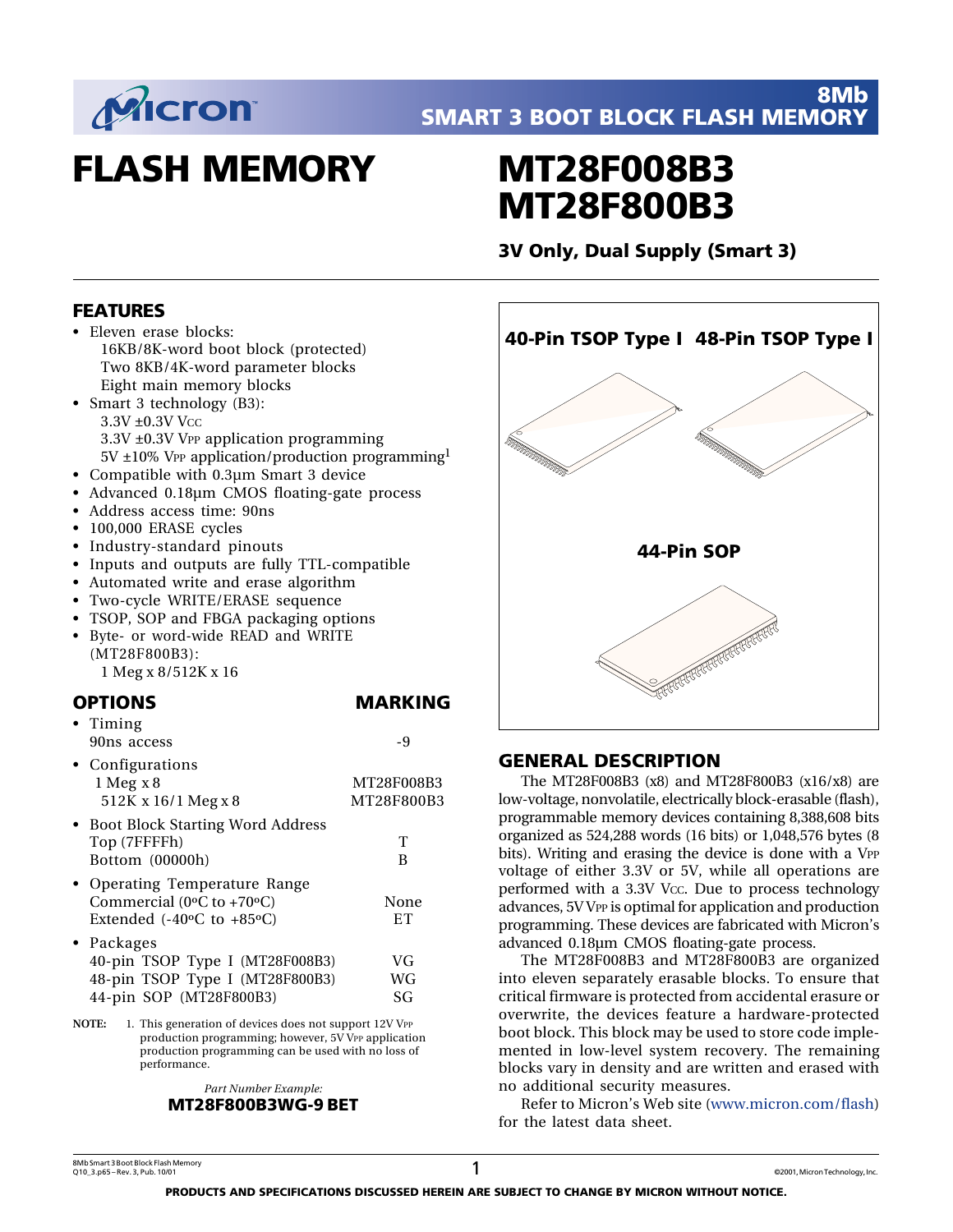

#### **PIN ASSIGNMENT (Top View)**

#### **48-Pin TSOP Type I 44-Pin SOP** 48  $\Box$  A16  $\overline{\phantom{0}}$ 10 A15 A14  $\equiv$  BYTE#  $47$ 2 46 Vss  $\Box$ A13 3 45 A12 4  $A11$ 5 44  $\overline{\phantom{0}}$  DQ7  $\Box$  DO14  $A10$ 6 ∣⊑ 43  $\overline{AB}$ 42  $\overline{\phantom{0}}$  DO6 7  $\overline{\phantom{0}}$  DQ13  $AB$  $41$ 8 ⊑  $NC \equiv$ 9  $40<sup>1</sup>$  $\equiv$  DQ5  $NC \implies$  $10$ DQ12 39 WE# 11 38  $\overline{\phantom{0}}$  DQ4  $RP# \square$ 12 37  $=$  Vcc 36  $\Box$  DQ11  $VPP E$ 13  $\frac{36}{35}$  $\overline{\phantom{0}}$  DQ3  $W$ P# $\Box$ 14  $NC \equiv$ 15 34  $\Box$ DQ10  $A18$ 16 DQ2 33  $A17$ 17 32  $\overline{\phantom{0}}$  DQ9  $A7 \equiv$ 18 31  $\equiv$  DO1  $\Box$  DQ8 A6 19 30 29  $\overline{AB}$  $\Box$ DOO  $\exists$  20  $\frac{25}{28}$  $\sum_{\text{OE#}}$ A4 21 27 Vss  $\Box$ A3 22 26  $\equiv$  CE# A2 23 25  $\overline{a}$ A1 24

#### **ORDER NUMBER AND PART MARKING**

MT28F800B3WG-9 B MT28F800B3WG-9 T MT28F800B3WG-9 BET MT28F800B3WG-9 TET

| VPP             |   | 1              | 44 | RP#            |
|-----------------|---|----------------|----|----------------|
| A18             | П | 2              | 43 | WE#            |
| A17             | П | 3              | 42 | A8             |
| A7              |   | 4              | 41 | A9             |
| A <sub>6</sub>  | П | 5              | 40 | A10            |
| A <sub>5</sub>  | г | 6              | 39 | A11            |
| A4              |   | $\overline{7}$ | 38 | A12            |
| A <sub>3</sub>  | п | 8              | 37 | A13            |
| A <sub>2</sub>  | П | 9              | 36 | A14            |
| A1              |   | 10             | 35 | A15            |
| A <sub>0</sub>  | П | 11             | 34 | A16            |
| CE#             |   | 12             | 33 | BYTE#          |
| <b>Vss</b>      |   | 13             | 32 | <b>Vss</b>     |
| OE#             | П | 14             | 31 | $DQ15/(A - 1)$ |
| DQ <sub>0</sub> | П | 15             | 30 | DQ7            |
| DQ8             | Ш | 16             | 29 | <b>DQ14</b>    |
| DQ1             |   | 17             | 28 | DQ6            |
| DQ <sub>9</sub> | ш | 18             | 27 | <b>DQ13</b>    |
| DQ <sub>2</sub> | Π | 19             | 26 | DQ5            |
| <b>DQ10</b>     | П | 20             | 25 | <b>DQ12</b>    |
| DQ3             | ш | 21             | 24 | DQ4            |
| <b>DQ11</b>     | г | 22             | 23 | Vcc            |

#### **ORDER NUMBER AND PART MARKING**

MT28F800B3SG-9 B MT28F800B3SG-9 T MT28F800B3SG-9 BET MT28F800B3SG-9 TET



#### **ORDER NUMBER AND PART MARKING**

MT28F008B3VG-9 B MT28F008B3VG-9 T MT28F008B3VG-9 BET MT28F008B3VG-9 TET

## $DQ15/(A - 1)$

## amb Smart 3 Boot Block Flash Memory<br>Q10\_3.p65 – Rev. 3, Pub. 10/01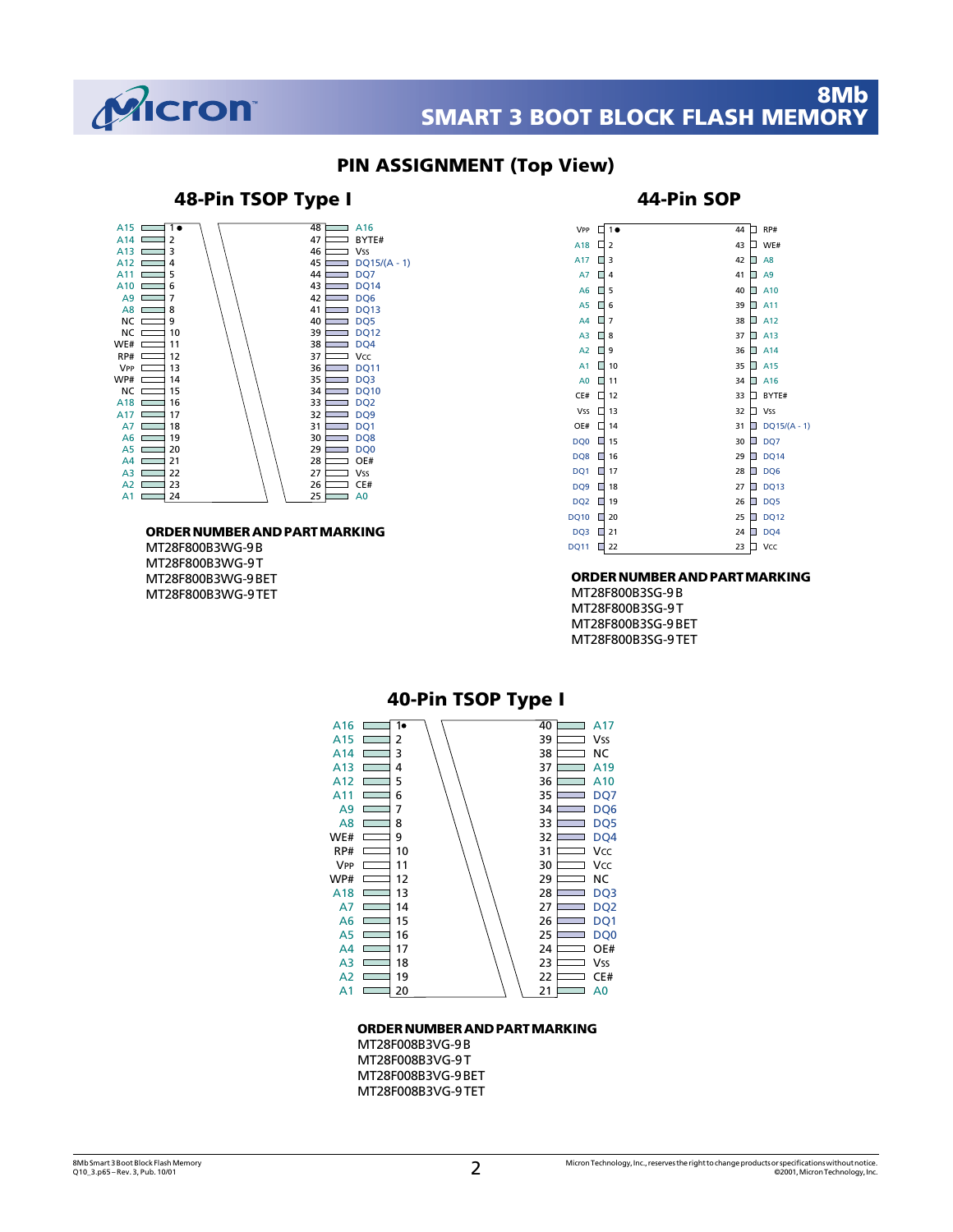8Mb Smart 3 Boot Block Flash Memory<br>Q10\_3.p65 –Rev. 3, Pub. 10/01 Q10\_3.p65 – Rev. 3, Pub. 10/01

8Mb Smart 3 Boot Block Flash Memory<br>Q10\_3 .p65 - Rev. 3, Pub. 1001

**NOTE:** 1. Does not apply to MT28F800B3SG. 2. Does not apply to MT28F008B3.



**FUNCTIONAL BLOCK DIAGRAM**

Micron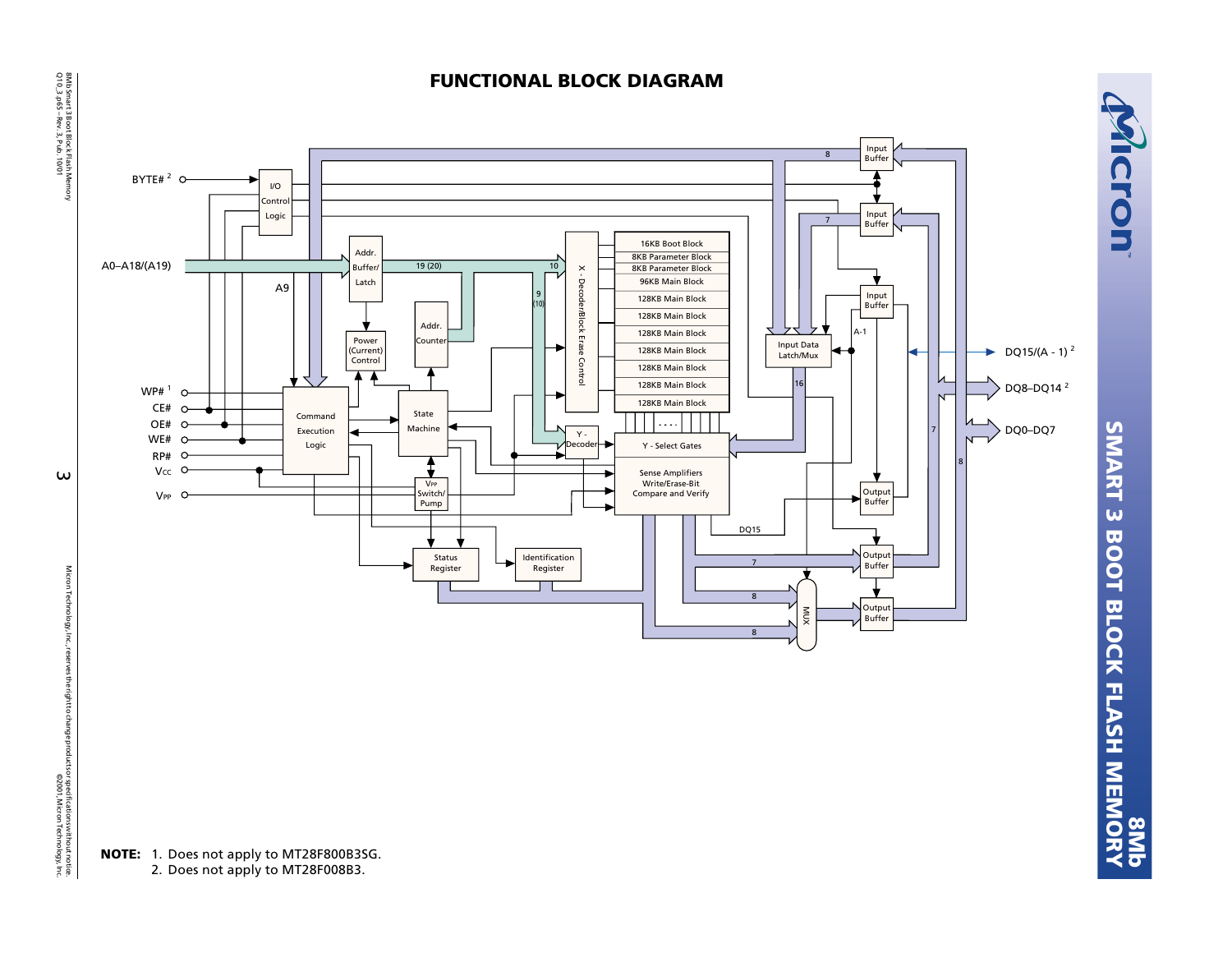

## **PIN DESCRIPTIONS**

| 44-PIN SOP<br><b>NUMBERS</b>               | 40-PIN TSOP 48-PIN TSOP<br><b>NUMBERS</b>                                                                        | <b>NUMBERS</b>                                                                 | <b>SYMBOL</b>             | <b>TYPE</b>      | <b>DESCRIPTION</b>                                                                                                                                                                                                                                                                                                                                                                                               |
|--------------------------------------------|------------------------------------------------------------------------------------------------------------------|--------------------------------------------------------------------------------|---------------------------|------------------|------------------------------------------------------------------------------------------------------------------------------------------------------------------------------------------------------------------------------------------------------------------------------------------------------------------------------------------------------------------------------------------------------------------|
| 43                                         | 9                                                                                                                | 11                                                                             | WE#                       | Input            | Write Enable: Determines if a given cycle is a WRITE cycle. If<br>WE# is LOW, the cycle is either a WRITE to the command<br>execution logic (CEL) or to the memory array.                                                                                                                                                                                                                                        |
|                                            | 12                                                                                                               | 14                                                                             | WP#                       | Input            | Write Protect: Unlocks the boot block when HIGH if VPP =<br>VPPH1 (3.3V) or VPPH2 (5V) and RP# = VIH during a WRITE or<br>ERASE. Does not affect WRITE or ERASE operation on other<br>blocks.                                                                                                                                                                                                                    |
| 12                                         | 22                                                                                                               | 26                                                                             | CE#                       | Input            | Chip Enable: Activates the device when LOW. When CE# is<br>HIGH, the device is disabled and goes into standby power<br>mode.                                                                                                                                                                                                                                                                                     |
| 44                                         | 10                                                                                                               | 12                                                                             | RP#                       | Input            | Reset/Power-Down: When LOW, RP# clears the status register,<br>sets the internal state machine (ISM) to the array read mode<br>and places the device in deep power-down mode. All inputs,<br>including CE#, are "Don't Care," and all outputs are High-Z.<br>RP# unlocks the boot block and overrides the condition of<br>WP# when at VHH (12V), and must be held at VIH during all<br>other modes of operation. |
| 14                                         | 24                                                                                                               | 28                                                                             | OE#                       | Input            | Output Enable: Enables data output buffers when LOW.<br>When OE# is HIGH, the output buffers are disabled.                                                                                                                                                                                                                                                                                                       |
| 33                                         |                                                                                                                  | 47                                                                             | BYTE#                     | Input            | Byte Enable: If BYTE# = HIGH, the upper byte is active through<br>DQ8-DQ15. If BYTE# = LOW, DQ8-DQ14 are High-Z, and all<br>data is accessed through DQ0-DQ7. DQ15/(A - 1) becomes the<br>least significant address input.                                                                                                                                                                                       |
| 41, 40, 39,<br>38, 37, 36,<br>35, 34, 3, 2 | 11, 10, 9, 8, 21, 20, 19, 18,<br>7, 6, 5, 4, 42, 17, 16, 15, 14,<br>8, 7, 36, 6, 5,<br>4, 3, 2, 1, 40,<br>13, 37 | 25, 24, 23,<br>22, 21, 20,<br>19, 18, 8, 7,<br>6, 5, 4, 3, 2,<br>1, 48, 17, 16 | A0-A18/<br>(A19)          | Input            | Address Inputs: Select a unique 16-bit word or 8-bit byte. The<br>DQ15/(A - 1) input becomes the lowest order address when<br>BYTE# = LOW (MT28F800B3) to allow for a selection of an 8-<br>bit byte from the 1,048,576 available.                                                                                                                                                                               |
| 31                                         |                                                                                                                  | 45                                                                             | <b>DQ15/</b><br>$(A - 1)$ | Input/<br>Output | Data I/O: MSB of data when BYTE# = HIGH. Address Input: LSB<br>of address input when BYTE# = LOW during READ or WRITE<br>operation.                                                                                                                                                                                                                                                                              |
| 15, 17, 19,<br>21, 24, 26,<br>28, 30       | 25, 26, 27,<br>28, 32, 33,<br>34, 35                                                                             | 29, 31, 33,<br>35, 38, 40,<br>42, 44                                           | DQ0-<br>DQ7               | Input/<br>Output | Data I/Os: Data output pins during any READ operation or<br>data input pins during a WRITE. These pins are used to input<br>commands to the CEL.                                                                                                                                                                                                                                                                 |
| 16, 18, 20,<br>22, 25, 27,<br>29           |                                                                                                                  | 30, 32, 34,<br>36, 39, 41,<br>43                                               | DQ8-<br><b>DQ14</b>       | Input/<br>Output | Data I/Os: Data output pins during any READ operation or<br>data input pins during a WRITE when BYTE# = HIGH. These<br>pins are High-Z when BYTE# is LOW.                                                                                                                                                                                                                                                        |
| 1                                          | 11                                                                                                               | 13                                                                             | VPP                       | Supply           | Write/Erase Supply Voltage: From a WRITE or ERASE CONFIRM<br>until completion of the WRITE or ERASE, VPP must be at VPPH1<br>(3.3V) or VPPH2 (5V). VPP = "Don't Care" during all other<br>operations.                                                                                                                                                                                                            |
| 23                                         | 30, 31                                                                                                           | 37                                                                             | Vcc                       | Supply           | Power Supply: +3.3V ±0.3V.                                                                                                                                                                                                                                                                                                                                                                                       |
| 13, 32                                     | 23, 39                                                                                                           | 27, 46                                                                         | Vss                       | Supply           | Ground.                                                                                                                                                                                                                                                                                                                                                                                                          |
|                                            | 29, 38                                                                                                           | 9, 10, 15                                                                      | КC                        |                  | No Connect: These pins may be driven or left unconnected.                                                                                                                                                                                                                                                                                                                                                        |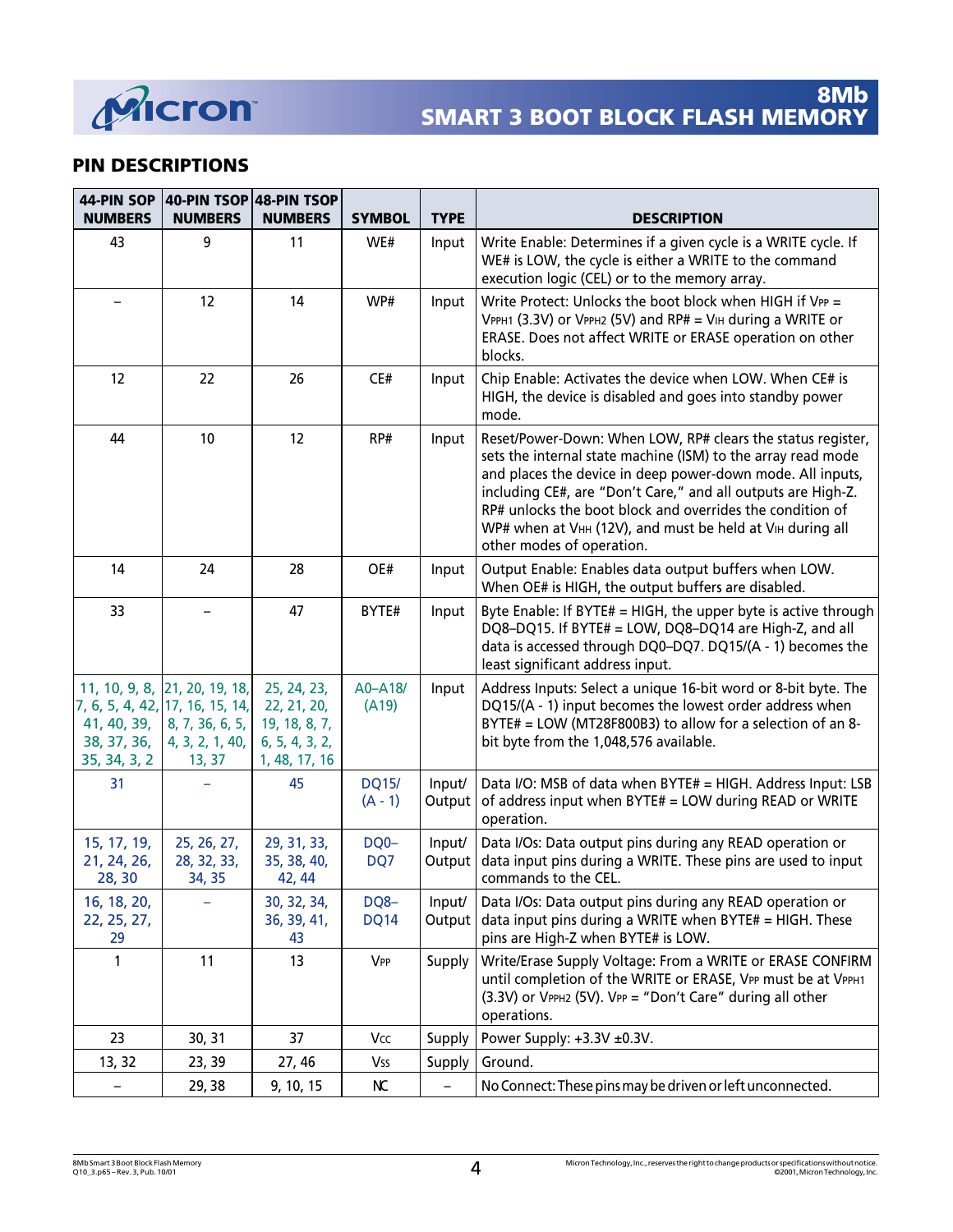

## **TRUTH TABLE (MT28F800B3)1**

| <b>FUNCTION</b>                                                | RP#                     | CE# | OE#                | WE#                | WP#                     | <b>BYTE#</b>              | A <sub>0</sub>            | A9                        | <b>VPP</b>                | DQ0-DQ7          | DQ8-DQ14 DQ15/A - 1        |                          |
|----------------------------------------------------------------|-------------------------|-----|--------------------|--------------------|-------------------------|---------------------------|---------------------------|---------------------------|---------------------------|------------------|----------------------------|--------------------------|
| Standby                                                        | H                       | H   | $\mathsf{x}$       | $\mathsf{X}$       | $\mathsf{X}$            | $\pmb{\times}$            | $\boldsymbol{\mathsf{X}}$ | $\sf X$                   | $\pmb{\times}$            | High-Z           | High-Z                     | High-Z                   |
| <b>RESET</b>                                                   | L                       | X   | $\pmb{\mathsf{X}}$ | $\pmb{\mathsf{X}}$ | $\pmb{\mathsf{X}}$      | $\pmb{\times}$            | $\mathsf{X}$              | X                         | $\pmb{\times}$            | High-Z           | High-Z                     | High-Z                   |
| <b>READ</b>                                                    |                         |     |                    |                    |                         |                           |                           |                           |                           |                  |                            |                          |
| READ (word mode)                                               | H                       | L   | L                  | $\overline{H}$     | $\pmb{\times}$          | H                         | $\pmb{\mathsf{X}}$        | $\pmb{\times}$            | X                         |                  | Data-Out Data-Out Data-Out |                          |
| READ (byte mode)                                               | H                       | Ĺ   | L                  | $\overline{H}$     | $\overline{\mathsf{x}}$ | L                         | $\overline{\mathsf{X}}$   | $\overline{\mathsf{X}}$   | X                         | Data-Out         | High-Z                     | $A-1$                    |
| <b>Output Disable</b>                                          | H                       | L   | H                  | H                  | $\pmb{\mathsf{X}}$      | $\pmb{\times}$            | X                         | $\pmb{\mathsf{X}}$        | X                         | High-Z           | High-Z                     | High-Z                   |
| <b>WRITE/ERASE (EXCEPT BOOT BLOCK)<sup>2</sup></b>             |                         |     |                    |                    |                         |                           |                           |                           |                           |                  |                            |                          |
| <b>ERASE SETUP</b>                                             | H                       | L   | н                  | L                  | $\pmb{\times}$          | $\pmb{\times}$            | $\boldsymbol{\mathsf{X}}$ | X                         | X                         | 20h              | $\mathsf{X}$               | X                        |
| ERASE CONFIRM <sup>3</sup>                                     | $\mathsf{H}$            | Г   | H                  | L                  | $\pmb{\mathsf{X}}$      | $\pmb{\times}$            | $\boldsymbol{\mathsf{X}}$ | $\mathsf{X}$              | <b>VPPH</b>               | D <sub>0</sub> h | $\pmb{\mathsf{X}}$         | $\mathsf X$              |
| <b>WRITE SETUP</b>                                             | $\mathsf{H}$            | L   | н                  | L                  | $\pmb{\times}$          | X                         | $\pmb{\times}$            | $\pmb{\times}$            | X                         | 10h/40h          | $\pmb{\times}$             | $\pmb{\mathsf{X}}$       |
| WRITE (word mode) <sup>4</sup>                                 | $\overline{H}$          | L   | H                  | L                  | $\overline{\mathsf{X}}$ | $\mathsf{H}$              | $\boldsymbol{\mathsf{X}}$ | $\boldsymbol{\mathsf{X}}$ | <b>VPPH</b>               | Data-In          | Data-In                    | Data-In                  |
| WRITE (byte mode) <sup>4</sup>                                 | $\overline{H}$          | L   | $\overline{H}$     | Г                  | $\mathsf{X}$            | Г                         | $\boldsymbol{\mathsf{X}}$ | $\mathsf{X}$              | <b>VPPH</b>               | Data-In          | $\pmb{\times}$             | $A-1$                    |
| <b>READ ARRAY<sup>5</sup></b>                                  | $\overline{H}$          | L   | H                  | L                  | $\pmb{\mathsf{X}}$      | X                         | $\boldsymbol{\mathsf{X}}$ | $\mathsf{X}$              | X                         | FFh              | $\pmb{\times}$             | $\mathsf{X}$             |
| <b>WRITE/ERASE (BOOT BLOCK)<sup>2, 7</sup></b>                 |                         |     |                    |                    |                         |                           |                           |                           |                           |                  |                            |                          |
| <b>ERASE SETUP</b>                                             | Н                       | L   | н                  | L                  | $\pmb{\times}$          | $\pmb{\times}$            | $\pmb{\times}$            | X                         | $\pmb{\times}$            | 20h              | $\pmb{\times}$             | $\pmb{\mathsf{X}}$       |
| <b>ERASE CONFIRM3</b>                                          | <b>VHH</b>              | L   | H                  | L                  | $\mathsf{X}$            | $\pmb{\times}$            | $\overline{\mathsf{x}}$   | $\boldsymbol{\mathsf{X}}$ | <b>VPPH</b>               | D <sub>0</sub> h | $\pmb{\mathsf{X}}$         | $\mathsf{X}% _{0}$       |
| ERASE CONFIRM <sup>3, 6</sup>                                  | $\overline{H}$          | L   | H                  | L                  | $\overline{H}$          | Χ                         | $\boldsymbol{\mathsf{X}}$ | $\boldsymbol{\mathsf{X}}$ | <b>VPPH</b>               | D <sub>0</sub> h | $\pmb{\mathsf{X}}$         | $\pmb{\mathsf{X}}$       |
| <b>WRITE SETUP</b>                                             | $\overline{H}$          | Г   | H                  | L                  | $\sf X$                 | $\mathsf{X}$              | $\boldsymbol{\mathsf{X}}$ | $\mathsf{X}$              | $\sf X$                   | 10h/40h          | $\mathsf{X}$               | $\mathsf{X}$             |
| WRITE (word mode) <sup>4</sup>                                 | <b>VHH</b>              | Г   | H                  | Г                  | $\mathsf{X}$            | H                         | $\mathsf{X}$              | $\mathsf{\overline{X}}$   | <b>VPPH</b>               | Data-In          | Data-In                    | Data-In                  |
| WRITE (word mode) <sup>4, 6</sup>                              | $\overline{H}$          | L   | H                  | L                  | $\overline{\mathsf{H}}$ | $\overline{H}$            | $\pmb{\times}$            | $\boldsymbol{\mathsf{X}}$ | <b>VPPH</b>               | Data-In          | Data-In                    | Data-In                  |
| WRITE (byte mode) <sup>4</sup>                                 | <b>VHH</b>              | Г   | $\overline{H}$     | L                  | $\pmb{\times}$          | L                         | $\boldsymbol{\mathsf{X}}$ | $\mathsf{X}$              | <b>VPPH</b>               | Data-In          | X                          | $A-1$                    |
| WRITE (byte mode) <sup>4, 6</sup>                              | H                       | L   | H                  | L                  | $\overline{\mathsf{H}}$ | L                         | $\mathsf{X}$              | $\mathsf{X}$              | <b>VPPH</b>               | Data-In          | $\pmb{\mathsf{X}}$         | $A-1$                    |
| <b>READ ARRAY<sup>5</sup></b>                                  | н                       | L   | $\overline{H}$     | L                  | $\pmb{\mathsf{X}}$      | $\boldsymbol{\mathsf{X}}$ | $\mathsf{X}$              | $\mathsf{X}$              | $\pmb{\mathsf{X}}$        | FFh              | $\mathsf{x}$               | X                        |
| <b>DEVICE IDENTIFICATION8, 9</b>                               |                         |     |                    |                    |                         |                           |                           |                           |                           |                  |                            |                          |
| <b>Manufacturer Compatibility</b><br>(word mode) <sup>10</sup> | H                       | L   | L                  | H                  | $\pmb{\times}$          | H                         | L                         | VID                       | X                         | 89h              | 00h                        | $\overline{\phantom{0}}$ |
| <b>Manufacturer Compatibility</b><br>(byte mode)               | H                       | L   | L                  | H                  | $\pmb{\times}$          | L                         | L                         | VID                       | X                         | 89h              | High-Z                     | $\pmb{\times}$           |
| Device (word mode, top boot) <sup>10</sup>                     | $\overline{H}$          | L   | L                  | $\overline{H}$     | $\pmb{\mathsf{X}}$      | $\mathsf{H}$              | H                         | <b>VID</b>                | $\pmb{\mathsf{X}}$        | 9Ch              | 88h                        | $\equiv$                 |
| Device (byte mode, top boot)                                   | $\overline{H}$          | L   | L                  | $\overline{H}$     | $\mathsf{X}$            | L                         | $\overline{H}$            | VID                       | $\boldsymbol{\mathsf{X}}$ | 9Ch              | High-Z                     | X                        |
| Device (word mode, bottom boot) <sup>10</sup>                  | $\overline{H}$          | L   | L                  | H                  | $\pmb{\mathsf{X}}$      | H                         | H                         | VID                       | X                         | 9Dh              | 88h                        | $\qquad \qquad -$        |
| Device (byte mode, bottom boot)                                | $\overline{\mathsf{H}}$ | Г   | L                  | $\overline{H}$     | $\pmb{\mathsf{X}}$      | Г                         | $\overline{H}$            | VID                       | $\pmb{\times}$            | 9Dh              | High-Z                     | $\pmb{\mathsf{X}}$       |

**NOTE:** 1. L = VIL (LOW), H = VIH (HIGH), X = VIL or VIH ("Don't Care").

2. VPPH = VPPH1 = 3.3V or VPPH2 = 5V.

3. Operation must be preceded by ERASE SETUP command.

4. Operation must be preceded by WRITE SETUP command.

5. The READ ARRAY command must be issued before reading the array after writing or erasing.

6. When WP# = VIH, RP# may be at VIH or VHH.

7. VHH = 12V.

8. VID = 12V; may also be read by issuing the IDENTIFY DEVICE command.

9.  $A1 - A8$ ,  $A10 - A18 = V1$ .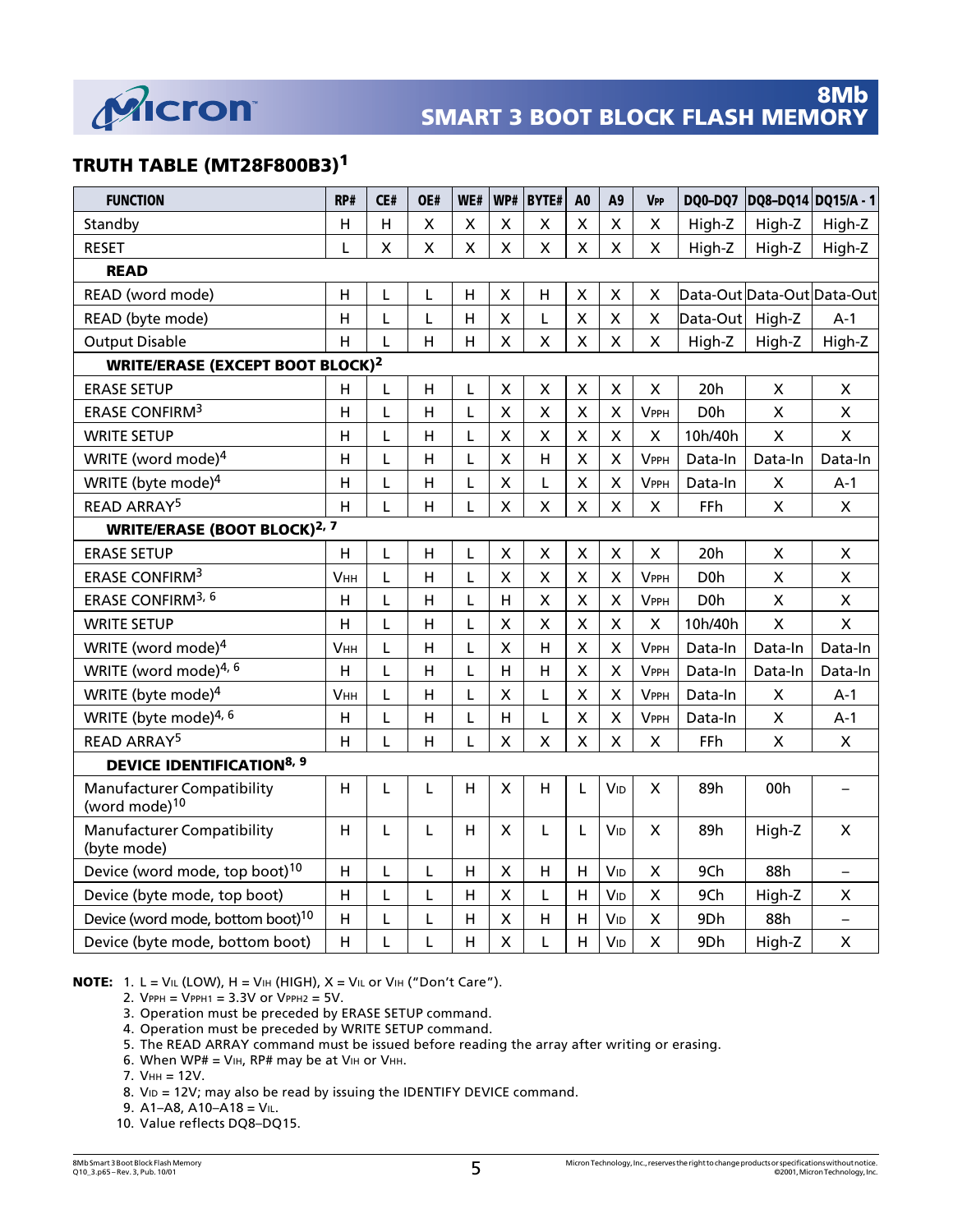

## **TRUTH TABLE (MT28F008B3)1**

| <b>FUNCTION</b>                                    | RP#            | CE# | OE# | WE# | WP#                       | A <sub>0</sub>     | A9                        | <b>VPP</b>                | DQ0-DQ7          |
|----------------------------------------------------|----------------|-----|-----|-----|---------------------------|--------------------|---------------------------|---------------------------|------------------|
| Standby                                            | H              | Н   | X   | X   | X                         | X                  | X                         | X                         | High-Z           |
| <b>RESET</b>                                       | L              | X   | X   | X   | X                         | X                  | X                         | X                         | High-Z           |
| <b>READ</b>                                        |                |     |     |     |                           |                    |                           |                           |                  |
| <b>READ</b>                                        | H              | L   | L   | H   | X                         | X                  | $\boldsymbol{\mathsf{X}}$ | X                         | Data-Out         |
| <b>Output Disable</b>                              | H              | L   | H   | H   | $\pmb{\times}$            | X                  | X                         | X                         | High-Z           |
| <b>WRITE/ERASE (EXCEPT BOOT BLOCK)<sup>2</sup></b> |                |     |     |     |                           |                    |                           |                           |                  |
| <b>ERASE SETUP</b>                                 | H              | L   | H   | L   | $\mathsf{x}$              | $\mathsf{x}$       | $\boldsymbol{\mathsf{X}}$ | $\boldsymbol{\mathsf{X}}$ | 20h              |
| <b>ERASE CONFIRM3</b>                              | $\overline{H}$ | L   | Н   | L   | X                         | X                  | $\boldsymbol{\mathsf{X}}$ | <b>VPPH</b>               | D <sub>0</sub> h |
| <b>WRITE SETUP</b>                                 | $\overline{H}$ | L   | H   | L   | X                         | X                  | $\boldsymbol{\mathsf{X}}$ | $\boldsymbol{\mathsf{X}}$ | 10h/40h          |
| WRITE <sup>4</sup>                                 | H              | L   | H   | L   | X                         | X                  | X                         | <b>VPPH</b>               | Data-In          |
| <b>READ ARRAY<sup>5</sup></b>                      | H              | L   | H   | L   | X                         | X                  | X                         | X                         | FFh              |
| <b>WRITE/ERASE (BOOT BLOCK)<sup>2, 7</sup></b>     |                |     |     |     |                           |                    |                           |                           |                  |
| <b>ERASE SETUP</b>                                 | H              | L   | H   | L   | $\mathsf{x}$              | $\mathsf{x}$       | $\boldsymbol{\mathsf{X}}$ | $\mathsf{x}$              | 20h              |
| ERASE CONFIRM <sup>3</sup>                         | <b>VHH</b>     | L   | H   | L   | X                         | X                  | X                         | <b>VPPH</b>               | D <sub>0</sub> h |
| ERASE CONFIRM <sup>3, 6</sup>                      | H              | L   | H   | L   | н                         | X                  | X                         | <b>VPPH</b>               | D <sub>0</sub> h |
| <b>WRITE SETUP</b>                                 | H              | L   | H   | L   | X                         | X                  | X                         | X                         | 10h/40h          |
| WRITE <sup>4</sup>                                 | <b>VHH</b>     | L   | H   | L   | $\boldsymbol{\mathsf{X}}$ | $\mathsf{x}$       | $\mathsf{x}$              | <b>VPPH</b>               | Data-In          |
| WRITE <sup>4, 6</sup>                              | $\overline{H}$ | L   | H   | L   | H                         | $\mathsf{x}$       | X                         | <b>VPPH</b>               | Data-In          |
| <b>READ ARRAY5</b>                                 | $\overline{H}$ | L   | H   | L   | X                         | $\pmb{\mathsf{X}}$ | $\boldsymbol{\mathsf{X}}$ | $\boldsymbol{\mathsf{X}}$ | FFh              |
| <b>DEVICE IDENTIFICATION<sup>8, 9</sup></b>        |                |     |     |     |                           |                    |                           |                           |                  |
| <b>Manufacturer Compatibility</b>                  | H              | L   | L   | H   | X                         | L                  | <b>V<sub>ID</sub></b>     | X                         | 89h              |
| Device (top boot)                                  | $\overline{H}$ | L   | L   | н   | X                         | н                  | <b>V<sub>ID</sub></b>     | X                         | 98h              |
| Device (bottom boot)                               | Н              | L   | L   | Н   | X                         | H                  | VID                       | $\pmb{\times}$            | 99h              |

**NOTE:** 1.  $L = V_{IL}$ ,  $H = V_{IH}$ ,  $X = V_{IL}$  or  $V_{IH}$ .

2.  $V$ PPH =  $V$ PPH1 =  $3.3V$  or  $V$ PPH2 =  $5V$ .

3. Operation must be preceded by ERASE SETUP command.

4. Operation must be preceded by WRITE SETUP command.

5. The READ ARRAY command must be issued before reading the array after writing or erasing.

6. When WP# = VIH, RP# may be at VIH or VHH.

7. VHH = 12V.

8. V<sub>ID</sub> = 12V; may also be read by issuing the IDENTIFY DEVICE command.

9.  $A1 - A8$ ,  $A10 - A19 = V1$ .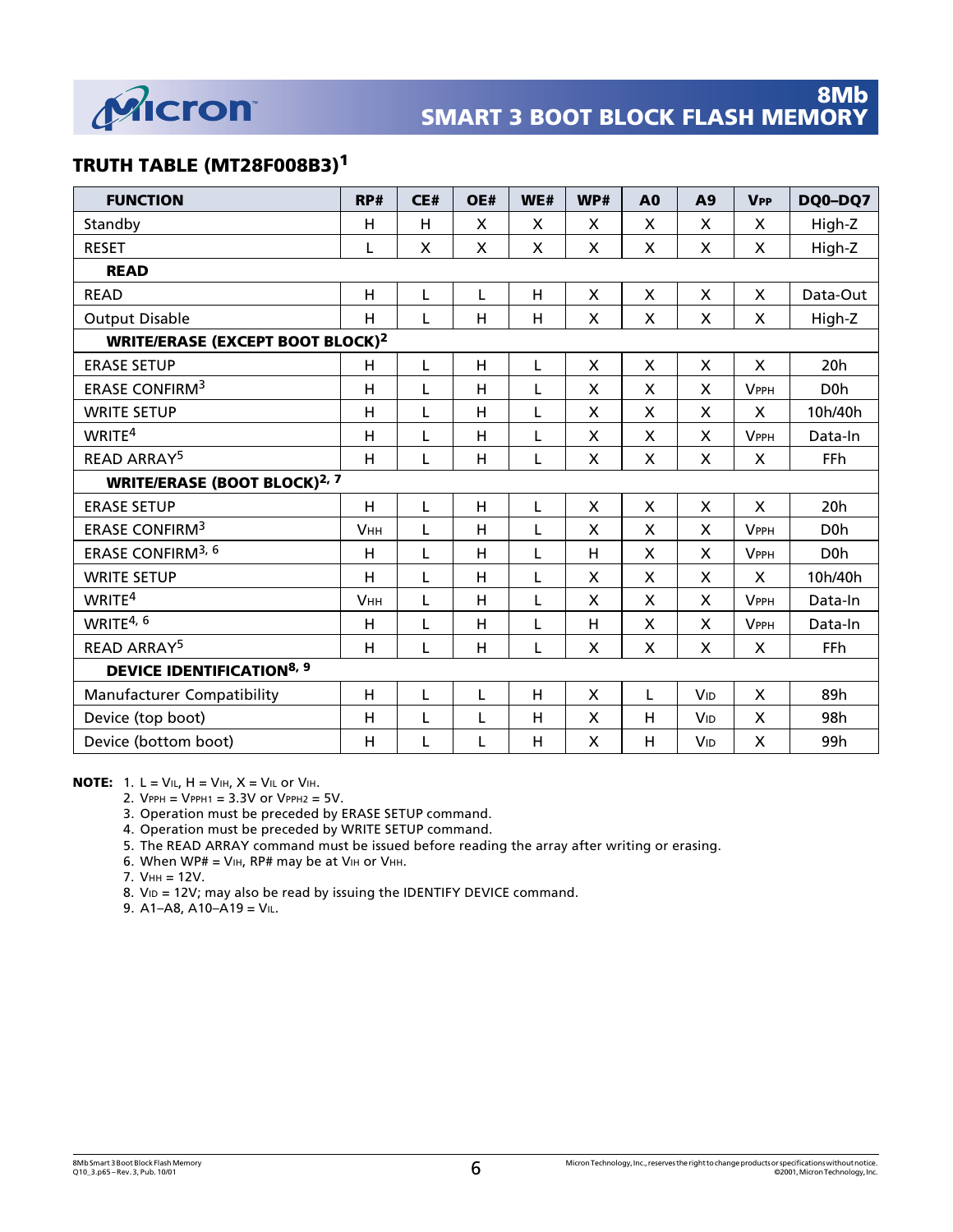

## **FUNCTIONAL DESCRIPTION**

The MT28F800B3 and MT28F008B3 Flash devices incorporate a number of features ideally suited for system firmware. The memory array is segmented into individual erase blocks. Each block may be erased without affecting data stored in other blocks. These memory blocks are read, written and erased with commands to the command execution logic (CEL). The CEL controls the operation of the internal state machine (ISM), which completely controls all WRITE, BLOCK ERASE and VERIFY operations. The ISM protects each memory location from over-erasure and optimizes each memory location for maximum data retention. In addition, the ISM greatly simplifies the control necessary for writing the device insystem or in an external programmer.

The Functional Description provides detailed information on the operation of the MT28F800B3 and MT28F008B3 and is organized into these sections:

- Overview
- Memory Architecture
- Output (READ) Operations
- Input Operations
- Command Set
- ISM Status Register
- Command Execution
- Error Handling
- WRITE/ERASE Cycle Endurance
- Power Usage
- Power-Up

## **OVERVIEW**

#### **SMART 3 TECHNOLOGY (B3)**

Smart 3 operation allows maximum flexibility for insystem READ, WRITE and ERASE operations. WRITE and ERASE operations may be executed with a VPP voltage of 3.3V or 5V. Due to process technology advances, 5V VPP is optimal for application and production programming.

#### **ELEVEN INDEPENDENTLY ERASABLE MEMORY BLOCKS**

The MT28F800B3 and MT28F008B3 are organized into eleven independently erasable memory blocks that allow portions of the memory to be erased without affecting the rest of the memory data. A special boot block is hardware-protected against inadvertent erasure or writing by requiring either a super-voltage on the RP# pin or driving the WP# pin HIGH. (The WP# pin does not apply to the SOP package.) One of these two conditions must exist along with the VPP voltage (3.3V or 5V) on the VPP pin before a WRITE or ERASE is performed on the boot block. The remaining blocks require that only the VPP voltage be present on the VPP pin before writing or erasing.

#### **HARDWARE-PROTECTED BOOT BLOCK**

This block of the memory array can be erased or written only when the RP# pin is taken to V $\rm{HH}$  or when the WP# pin is brought HIGH. (The WP# pin does not apply to the SOP package.) This provides additional security for the core firmware during in-system firmware updates should an unintentional power fluctuation or system reset occur. The MT28F800B3 and MT28F008B3 are available with the boot block starting at the bottom of the address space ("B" suffix) and the top of the address space ("T" suffix).

#### **SELECTABLE BUS SIZE (MT28F800B3)**

The MT28F800B3 allows selection of an 8-bit (1 Meg x 8) or 16-bit (512K x 16) data bus for reading and writing the memory. The BYTE# pin is used to select the bus width. In the x16 configuration, control data is read or written only on the lower eight bits (DQ0–DQ7).

Data written to the memory array utilizes all active data pins for the selected configuration. When the x8 configuration is selected, data is written in byte form; when the x16 configuration is selected, data is written in word form.

#### **INTERNAL STATE MACHINE (ISM)**

BLOCK ERASE and BYTE/WORD WRITE timing are simplified with an ISM that controls all erase and write algorithms in the memory array. The ISM ensures protection against overerasure and optimizes write margin to each cell.

During WRITE operations, the ISM automatically increments and monitors WRITE attempts, verifies write margin on each memory cell and updates the ISM status register. When BLOCK ERASE is performed, the ISM automatically overwrites the entire addressed block (eliminates overerasure), increments and monitors ERASE attempts, and sets bits in the ISM status register.

#### **ISM STATUS REGISTER**

The ISM status register enables an external processor to monitor the status of the ISM during WRITE and ERASE operations. Two bits of the 8-bit status register are set and cleared entirely by the ISM. These bits indicate whether the ISM is busy with an ERASE or WRITE task and when an ERASE has been suspended. Additional error information is set in three other bits: VPP status, write status and erase status.

#### **COMMAND EXECUTION LOGIC (CEL)**

The CEL receives and interprets commands to the device. These commands control the operation of the ISM and the read path (i.e., memory array, ID register or status register). Commands may be issued to the CEL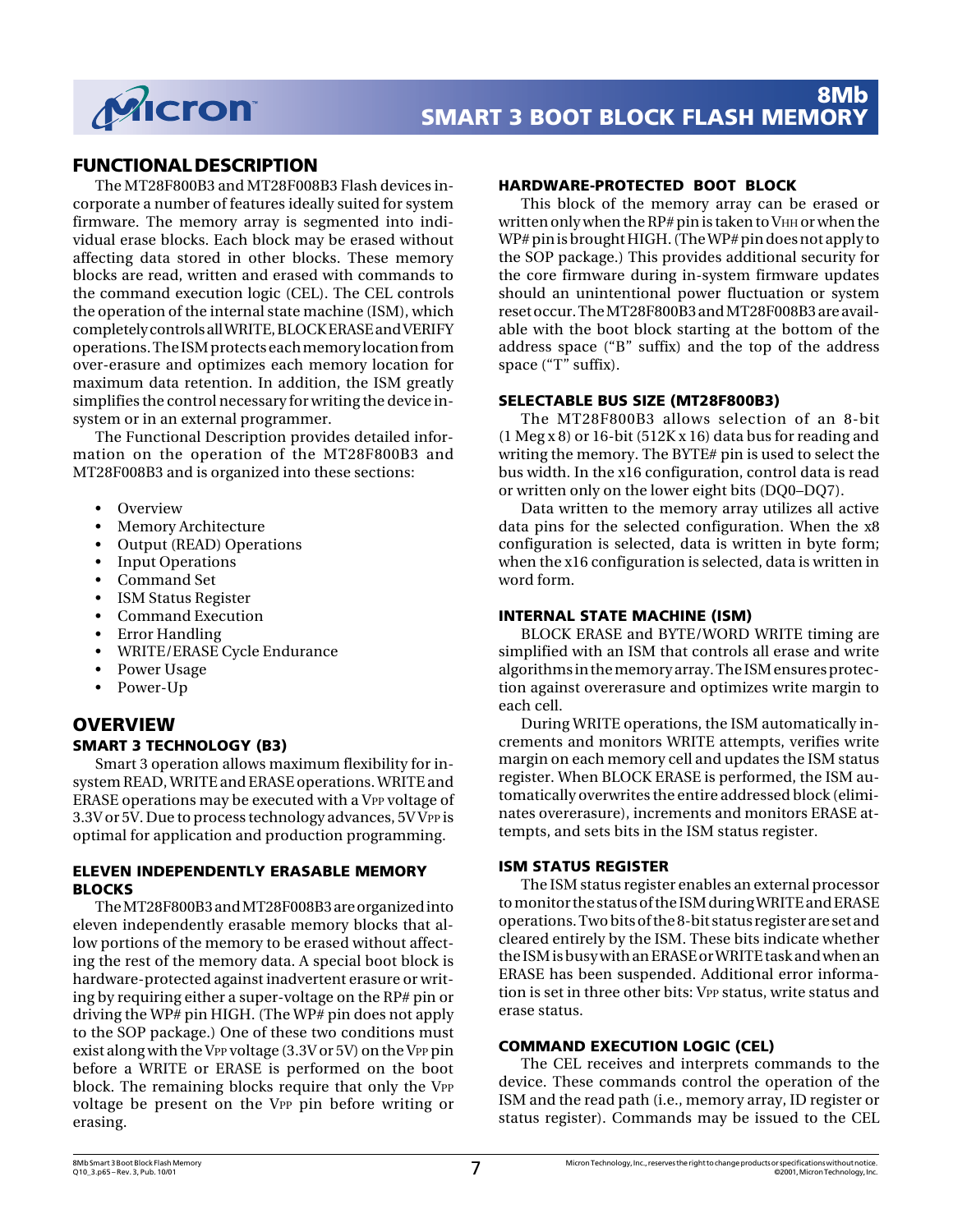

while the ISM is active. However, there are restrictions on what commands are allowed in this condition. See the Command Execution section for more detail.

#### **DEEP POWER-DOWN MODE**

To allow for maximum power conservation, the MT28F800B3 and MT28F008B3 feature a very low current, deep power-down mode. To enter this mode, the  $RP#$  pin is taken to Vss  $\pm 0.2V$ . In this mode, the current draw is a maximum of 8µA at 3.3V Vcc. Entering deep power-down also clears the status register and sets the ISM to the read array mode.

### **MEMORY ARCHITECTURE**

The MT28F800B3 and MT28F008B3 memory array architecture is designed to allow sections to be erased without disturbing the rest of the array. The array is divided into eleven addressable blocks that vary in size and are independently erasable. When blocks rather than the entire array are erased, total device endurance is enhanced, as is system flexibility. Only the ERASE function is block-oriented. All READ and WRITE operations are done on a random-access basis.

The boot block is protected from unintentional ERASE or WRITE with a hardware protection circuit which requires that a super-voltage be applied to RP# or that the WP# pin be driven HIGH before erasure is commenced. The boot block is intended for the core firmware required for basic system functionality. The remaining ten blocks do not require that either of these two conditions be met before WRITE or ERASE operations.

#### **BOOT BLOCK**

The hardware-protected boot block provides extra security for the most sensitive portions of the firmware. This 16KB block may only be erased or written when the  $RP#$  pin is at the specified boot block unlock voltage (V $HH$ ) of 12V or when the WP# pin is HIGH. During a WRITE or ERASE of the boot block, the RP# pin must be held at VHH or the WP# pin held HIGH until the WRITE or ERASE is completed. (The WP# pin does not apply to the SOP package.) The VPP pin must be at VPPH (3.3V or 5V) when the boot block is written to or erased.

| <b>WORD ADDRESS</b>     | <b>BYTE ADDRESS</b> |                            |
|-------------------------|---------------------|----------------------------|
| 7FFFFh                  | FFFFFh              |                            |
|                         |                     | 128KB Main Block           |
| 70000h                  | E0000h              |                            |
| 6FFFFh                  | <b>DFFFFh</b>       |                            |
|                         |                     | 128KB Main Block           |
| 60000h                  | C0000h              |                            |
| 5FFFFh                  | <b>RFFFFh</b>       |                            |
|                         |                     | 128KB Main Block           |
| 50000h                  | A0000h              |                            |
| 4FFFFh                  | 9FFFFh              |                            |
|                         |                     | 128KB Main Block           |
| 40000h                  | 80000h              |                            |
| 3FFFFh                  | 7FFFFh              |                            |
|                         |                     | 128KB Main Block           |
| 30000h                  | 60000h              |                            |
| 2FFFFh                  | 5FFFFh              |                            |
|                         |                     | 128KB Main Block           |
| 20000h                  | 40000h              |                            |
| 1FFFFh                  | 3FFFFh              |                            |
|                         |                     | 128KB Main Block           |
| 10000h<br><b>OFFFFh</b> | 20000h<br>1FFFFh    |                            |
|                         |                     |                            |
|                         |                     | 96KB Main Block            |
| 04000h<br>03FFFh        | 08000h<br>07FFFh    |                            |
| 03000h                  | 06000h              | <b>8KB Parameter Block</b> |
| 02FFFh                  | 05FFFh              | <b>8KB Parameter Block</b> |
| 02000h<br>01FFFh        | 04000h<br>03FFFh    |                            |
|                         |                     | 16KB Boot Block            |
| 00000h                  | 00000h              |                            |
|                         |                     |                            |

## **Figure 1 Memory Address Maps**

| <b>WORD ADDRESS</b>        | <b>BYTE ADDRESS</b>               |                            |
|----------------------------|-----------------------------------|----------------------------|
| 7FFFFh                     | FFFFFh                            | 16KB Boot Block            |
| 7E000h<br>7DFFFh<br>7D000h | FC000h<br>FBFFFh<br><b>FA000h</b> | <b>8KB Parameter Block</b> |
| 7CFFFh<br>7C000h           | F9FFFh<br>F8000h                  | <b>8KB Parameter Block</b> |
| 7BFFFh                     | F7FFFh                            | 96KB Main Block            |
| 70000h<br>6FFFFh           | E0000h<br><b>DFFFFh</b>           |                            |
| 60000h                     | C0000h                            | 128KB Main Block           |
| 5FFFFh                     | <b>BFFFFh</b>                     | 128KB Main Block           |
| 50000h<br>4FFFFh           | A0000h<br>9FFFFh                  |                            |
| 40000h                     | 80000h                            | 128KB Main Block           |
| <b>REFFEH</b>              | 7FFFFh                            | 128KB Main Block           |
| 30000h<br>2FFFFh           | 60000h<br>5FFFFh                  |                            |
|                            |                                   | 128KB Main Block           |
| 20000h<br>1FFFFh           | 40000h<br>3FFFFh                  | 128KB Main Block           |
| 10000h<br><b>OFFFFh</b>    | 20000h<br>1FFFFh                  |                            |
|                            |                                   | 128KB Main Block           |
| 00000h                     | 00000h                            |                            |
|                            |                                   |                            |

## **Bottom Boot MT28F008B3/800B3xx-xxB**

## **Top Boot MT28F008B3/800B3xx-xxT**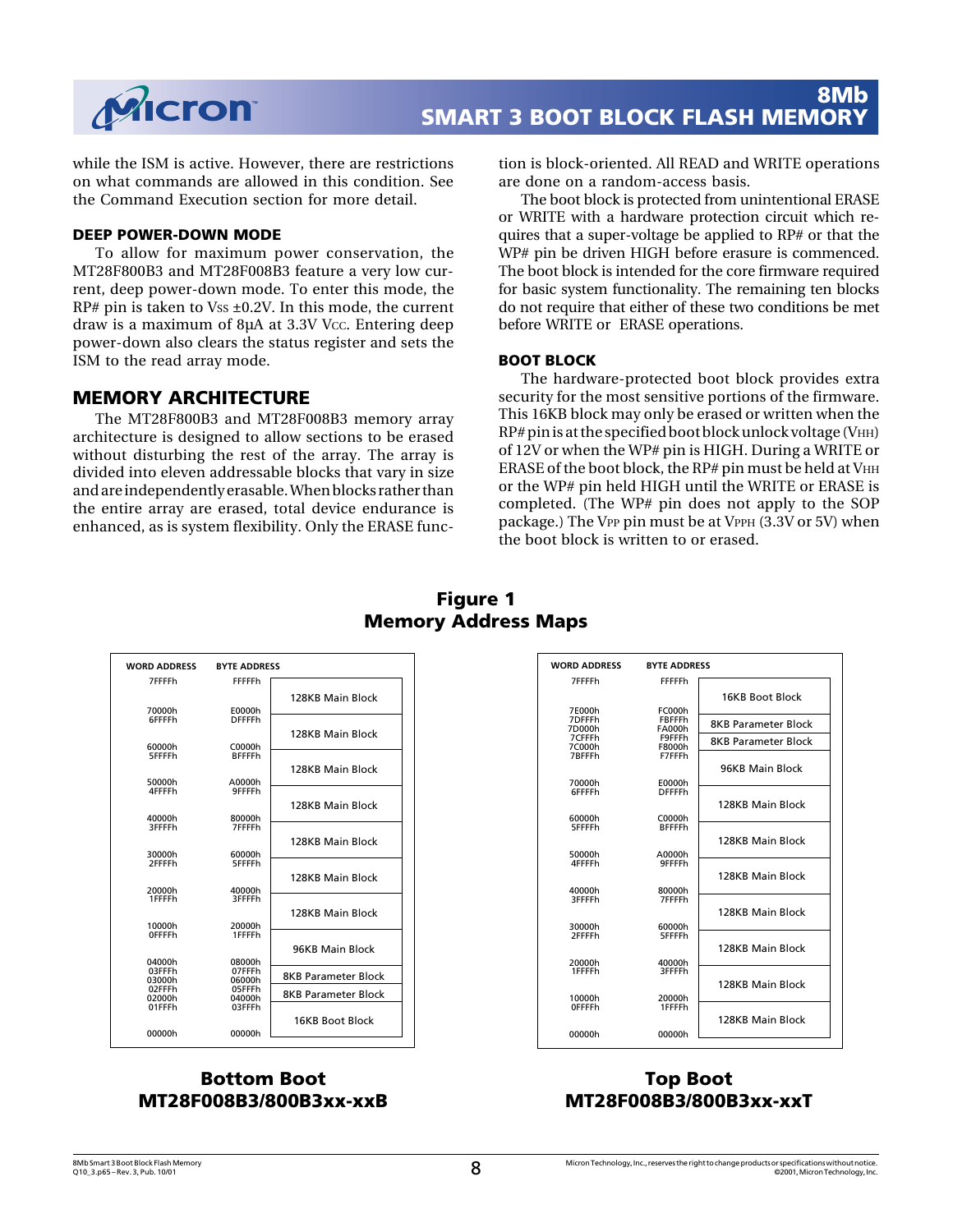

The MT28F800B3 and MT28F008B3 are available in two configurations and top or bottom boot block. The top boot block version supports processors of the x86 variety. The bottom boot block version is intended for 680X0 and RISC applications. Figure 1 illustrates the memory address maps associated with these two versions.

#### **PARAMETER BLOCKS**

The two 8KB parameter blocks store less sensitive and more frequently changing system parameters and also may store configuration or diagnostic coding. These blocks are enabled for erasure when the VPP pin is at VPPH. No super-voltage unlock or WP# control is required.

#### **MAIN MEMORY BLOCKS**

The eight remaining blocks are general-purpose memory blocks and do not require a super-voltage on RP# or WP# control to be erased or written. These blocks are intended for code storage, ROM-resident applications or operating systems that require in-system update capability.

## **OUTPUT (READ) OPERATIONS**

The MT28F800B3 and MT28F008B3 feature three different types of READs. Depending on the current mode of the device, a READ operation produces data from the memory array, status register or device identification register. In each of these three cases, the WE#, CE# and OE# inputs are controlled in a similar manner. Moving between modes to perform a specific READ is described in the Command Execution section.

#### **MEMORY ARRAY**

To read the memory array, WE# must be HIGH, and OE# and CE# must be LOW. Valid data is output on the DQ pins when these conditions have been met, and a valid address is given. Valid data remains on the DQ pins until the address changes, or until OE# or CE# goes HIGH, whichever occurs first. The DQ pins continue to output new data after each address transition as long as OE# and CE# remain LOW.

The MT28F800B3 features selectable bus widths. When the memory array is accessed as a 512K x 16, BYTE# is HIGH, and data is output on DQ0–DQ15. To access the memory array as a 1 Meg x 8, BYTE# must be LOW, DQ8– DQ14 must be High-Z, and all data must be output on DQ0–DQ7. The DQ15/(A - 1) pin becomes the lowest order address input so that 1,048,576 locations can be read.

After power-up or RESET, the device is automatically in the array read mode. All commands and their operations are covered in the Command Set and Command Execution sections.

#### **STATUS REGISTER**

Performing a READ of the status register requires the same input sequencing as a READ of the array except that the address inputs are "Don't Care." The status register contents are always output on DQ0– DQ7, regardless of the condition of BYTE# on the MT28F800B3. DQ8–DQ15 are LOW when BYTE# is HIGH, and DQ8–DQ14 are High-Z when BYTE# is LOW. Data from the status register is latched on the falling edge of OE# or CE#, whichever occurs last. If the contents of the status register change during a READ of the status register, either OE# or CE# may be toggled while the other is held LOW to update the output.

Following a WRITE or ERASE, the device automatically enters the status register read mode. In addition, a READ during a WRITE or ERASE produces the status register contents on DQ0–DQ7. When the device is in the erase suspend mode, a READ operation produces the status register contents until another command is issued. In certain other modes, READ STATUS REGISTER may be given to return to the status register read mode. All commands and their operations are described in the Command Set and Command Execution sections.

#### **IDENTIFICATION REGISTER**

A READ of the two 8-bit device identification registers requires the same input sequencing as a READ of the array. WE# must be HIGH, and OE# and CE# must be LOW. However, ID register data is output only on DQ0– DQ7, regardless of the condition of BYTE# on the MT28F800B3. A0 is used to decode between the two bytes of the device ID register; all other address inputs are "Don't Care." When A0 is LOW, the manufacturer compatibility ID is output, and when A0 is HIGH, the device ID is output. DQ8–DQ15 are High-Z when BYTE# is LOW. When BYTE# is HIGH, DQ8–DQ15 are 00h when the manufacturer compatibility ID is read and 88h when the device ID is read.

To get to the identification register read mode, READ IDENTIFICATION may be issued while the device is in certain other modes. In addition, the identification register read mode can be reached by applying a super-voltage (VID) to the A9 pin. Using this method, the ID register can be read while the device is in any mode. When A9 is returned to VIL or VIH, the device returns to the previous mode.

#### **INPUT OPERATIONS**

The DQ pins are used either to input data to the array or to input a command to the CEL. A command input issues an 8-bit command to the CEL to control the mode of operation of the device. A WRITE is used to input data to the memory array. The following section de-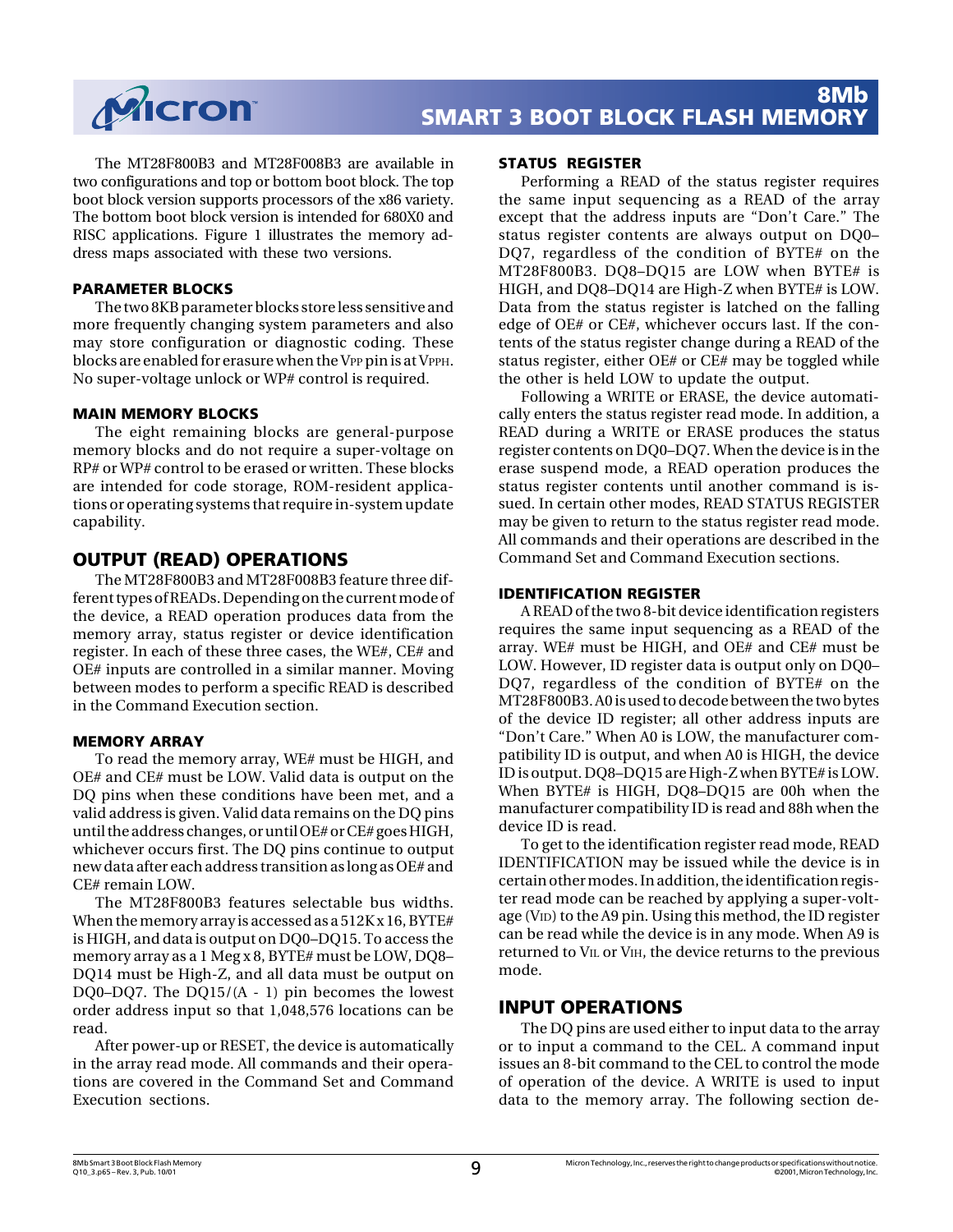

scribes both types of inputs. More information describing how to use the two types of inputs to write or erase the device is provided in the Command Execution section.

#### **COMMANDS**

To perform a command input, OE# must be HIGH, and CE# and WE# must be LOW. Addresses are "Don't Care" but must be held stable, except during an ERASE CONFIRM (described in a later section). The 8-bit command is input on DQ0–DQ7, while DQ8–DQ15 are "Don't Care" on the MT28F800B3. The command is latched on the rising edge of CE# (CE#-controlled) or WE# (WE# controlled), whichever occurs first. The condition of BYTE# on the MT28F800B3 has no effect on a command input.

#### **MEMORY ARRAY**

A WRITE to the memory array sets the desired bits to logic 0s but cannot change a given bit to a logic 1 from a logic 0. Setting any bits to a logic 1 requires that the entire block be erased. To perform a WRITE, OE# must be HIGH, CE# and WE# must be LOW, and VPP must be set to VPPH1 or VPPH2. Writing to the boot block also requires that the RP# pin be at VHH or WP# be HIGH. A0–A18 (A19) provide the address to be written, while the data to be written to the array is input on the DQ pins. The data and addresses are latched on the rising edge of CE# (CE#-controlled) or WE# (WE#-controlled), whichever occurs first. A WRITE must be preceded by a WRITE SETUP command. Details on how to input data to the array are described in the Write Sequence section.

Selectable bus sizing applies to WRITEs as it does to READs on the MT28F800B3. When BYTE# is LOW (byte mode), data is input on DQ0–DQ7, DQ8–DQ14 are High-Z, and DQ15 becomes the lowest order address input. When BYTE# is HIGH (word mode), data is input on DQ0– DQ15.

### **COMMAND SET**

To simplify writing of the memory blocks, the MT28F800B3 and MT28F008B3 incorporate an ISM that controls all internal algorithms for writing and erasing the floating gate memory cells. An 8-bit command set is used to control the device. Details on how to sequence commands are provided in the Command Execution section. Table 1 lists the valid commands.

| <b>COMMAND</b>               | <b>HEX CODE</b>  | <b>DESCRIPTION</b>                                                                                                                                                                                    |
|------------------------------|------------------|-------------------------------------------------------------------------------------------------------------------------------------------------------------------------------------------------------|
| <b>RESERVED</b>              | 00h              | This command and all unlisted commands are invalid and should not<br>be called. These commands are reserved to allow for future feature<br>enhancements.                                              |
| <b>READ ARRAY</b>            | FFh.             | Must be issued after any other command cycle before the array can be<br>read. It is not necessary to issue this command after power-up or RESET.                                                      |
| <b>IDENTIFY DEVICE</b>       | 90h              | Allows the device and manufacturer compatibility ID to be read. A0 is<br>used to decode between the manufacturer compatibility ID (A0 = LOW)<br>and device ID (A0 = HIGH).                            |
| <b>READ STATUS REGISTER</b>  | 70h              | Allows the status register to be read. Please refer to Table 2 for more<br>information on the status register bits.                                                                                   |
| <b>CLEAR STATUS REGISTER</b> | 50h              | Clears status register bits 3-5, which cannot be cleared by the ISM.                                                                                                                                  |
| <b>ERASE SETUP</b>           | 20h              | The first command given in the two-cycle ERASE sequence. The ERASE is<br>not completed unless followed by ERASE CONFIRM.                                                                              |
| <b>ERASE CONFIRM/RESUME</b>  | D <sub>0</sub> h | The second command given in the two-cycle ERASE sequence. Must follow<br>an ERASE SETUP command to be valid. Also used during an ERASE<br>SUSPEND to resume the ERASE.                                |
| <b>WRITE SETUP</b>           | 40h or<br>10h    | The first command given in the two-cycle WRITE sequence. The write<br>data and address are given in the following cycle to complete the WRITE.                                                        |
| <b>ERASE SUSPEND</b>         | B0h              | Requests a halt of the ERASE and puts the device into the erase suspend<br>mode. When the device is in this mode, only READ STATUS REGISTER,<br>READ ARRAY and ERASE RESUME commands may be executed. |

## **Table 1 Command Set**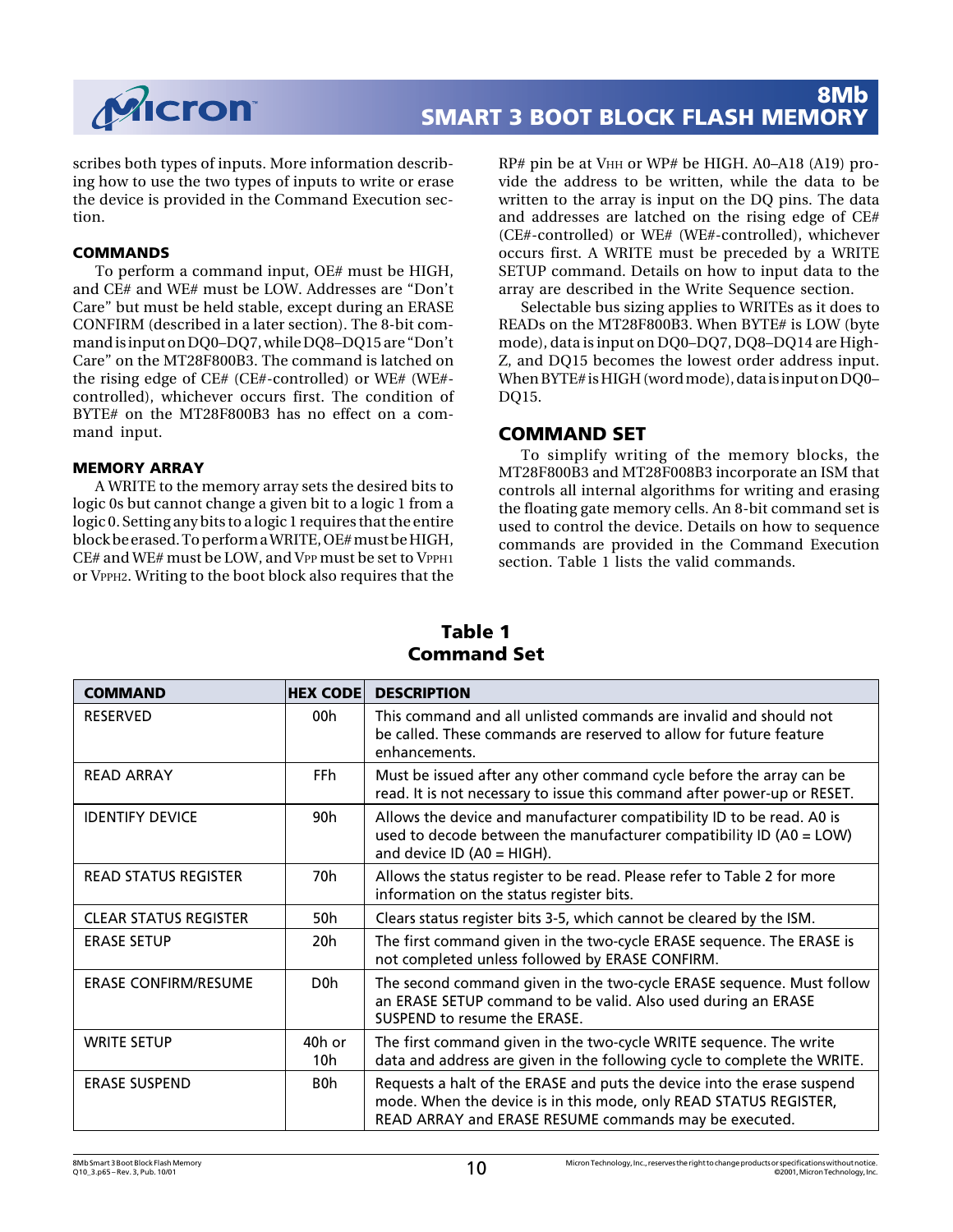

## **ISM STATUS REGISTER**

The 8-bit ISM status register (see Table 2) is polled to check for WRITE or ERASE completion or any related errors. During or following a WRITE, ERASE or ERASE SUSPEND, a READ operation outputs the status register contents on DQ0–DQ7 without prior command. While the status register contents are read, the outputs are not be updated if there is a change in the ISM status unless OE# or CE# is toggled. If the device is not in the write, erase, erase suspend or status register read mode, READ STATUS REGISTER (70h) can be issued to view the status register contents.

All of the defined bits are set by the ISM, but only the ISM and erase suspend status bits are reset by the ISM. The erase, write and VPP status bits must be cleared using CLEAR STATUS REGISTER. If the VPP status bit (SR3) is set, the CEL does not allow further WRITE or ERASE operations until the status register is cleared. This enables the user to choose when to poll and clear the status register. For example, the host system may perform multiple BYTE WRITE operations before checking the status register instead of checking after each individual WRITE. Asserting the RP# signal or powering down the device also clears the status register.

**Table 2 Status Register Bit Definitions**

| <b>ISMS</b> | ECC<br>ᇋᇰ | --<br>-- | <b>WS</b> | <b>VPPS</b> | ш               |
|-------------|-----------|----------|-----------|-------------|-----------------|
|             |           |          |           |             | ′−ւ<br><u>.</u> |

| <b>STATUS</b><br>BIT# | <b>STATUS REGISTER BIT</b>                                                                      | <b>DESCRIPTION</b>                                                                                                                                                                                                                                                             |
|-----------------------|-------------------------------------------------------------------------------------------------|--------------------------------------------------------------------------------------------------------------------------------------------------------------------------------------------------------------------------------------------------------------------------------|
| SR <sub>7</sub>       | ISM STATUS (ISMS)<br>$1 =$ Ready<br>$0 = B$ usy                                                 | The ISMS bit displays the active status of the state machine during<br>WRITE or BLOCK ERASE operations. The controlling logic polls this<br>bit to determine when the erase and write status bits are valid.                                                                   |
| SR <sub>6</sub>       | <b>ERASE SUSPEND STATUS (ESS)</b><br>$1 =$ ERASE suspended<br>$0 =$ ERASE in progress/completed | Issuing an ERASE SUSPEND places the ISM in the suspend mode<br>and sets this and the ISMS bit to "1." The ESS bit remains "1"<br>until an ERASE RESUME is issued.                                                                                                              |
| SR5                   | <b>ERASE STATUS (ES)</b><br>$1 = BLOCK$ ERASE error<br>$0 =$ Successful BLOCK ERASE             | ES is set to "1" after the maximum number of ERASE cycles is<br>executed by the ISM without a successful verify. ES is only cleared<br>by a CLEAR STATUS REGISTER command or after a RESET.                                                                                    |
| SR4                   | <b>WRITE STATUS (WS)</b><br>1 = WORD/BYTE WRITE error<br>$0 =$ Successful WORD/BYTE WRITE       | WS is set to "1" after the maximum number of WRITE cycles is<br>executed by the ISM without a successful verify. WS is only cleared<br>by a CLEAR STATUS REGISTER command or after a RESET.                                                                                    |
| SR <sub>3</sub>       | VPP STATUS (VPPS)<br>$1 = No$ VPP voltage detected<br>$0 = V_{PP}$ present                      | VPPS detects the presence of a VPP voltage. It does not monitor VPP<br>continuously, nor does it indicate a valid VPP voltage. The VPP pin<br>is sampled for 3.3V or 5V after WRITE or ERASE CONFIRM is given.<br>VPPS must be cleared by CLEAR STATUS REGISTER or by a RESET. |
| SR0-2                 | <b>RESERVED</b>                                                                                 | Reserved for future use.                                                                                                                                                                                                                                                       |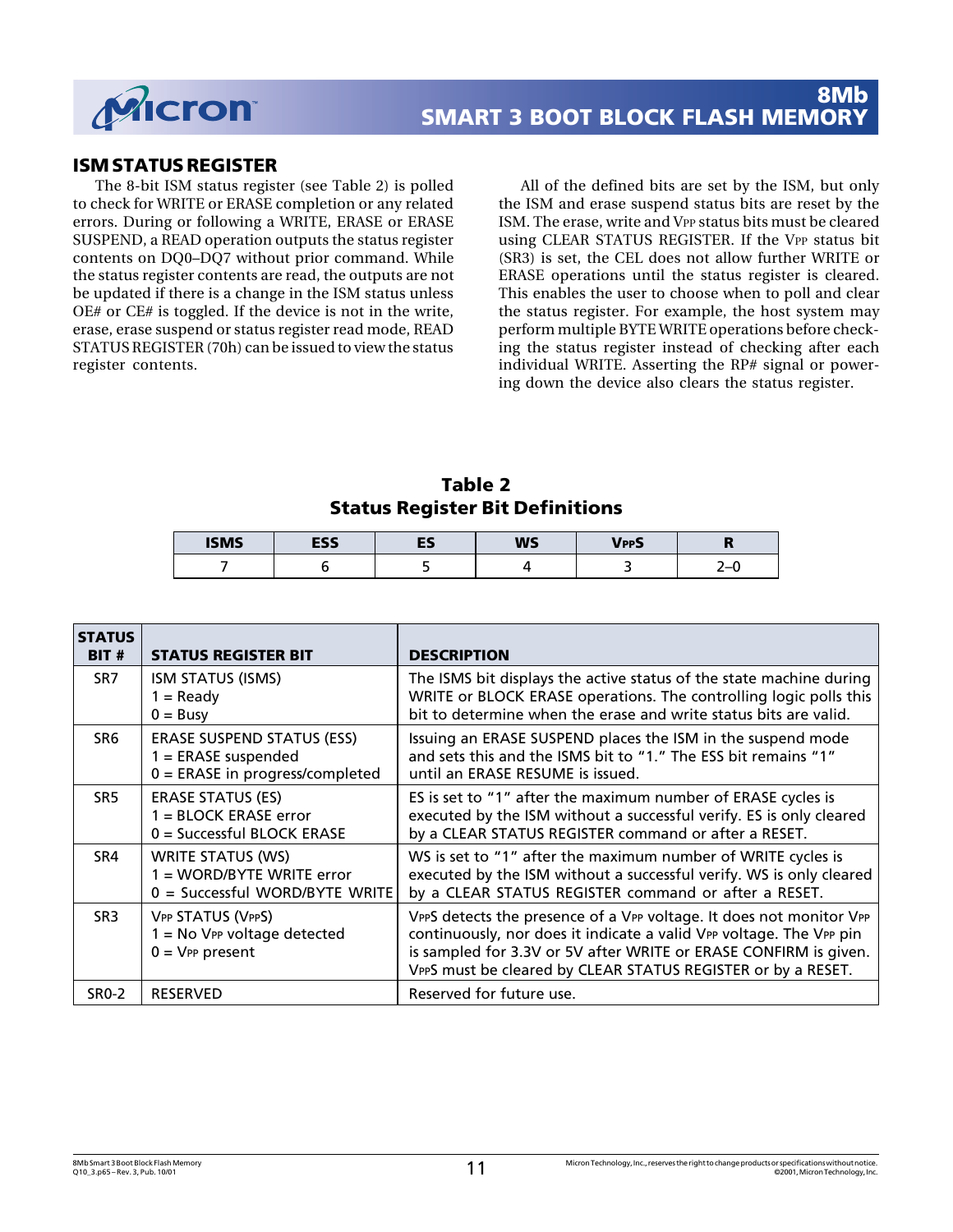

## **COMMAND EXECUTION**

Commands are issued to bring the device into different operational modes. Each mode allows specific operations to be performed. Several modes require a sequence of commands to be written before they are reached. The following section describes the properties of each mode, and Table 3 lists all command sequences required to perform the desired operation.

#### **READ ARRAY**

The array read mode is the initial state of the device upon power-up and after a RESET. If the device is in any other mode, READ ARRAY (FFh) must be given to return to the array read mode. Unlike the WRITE SETUP command (40h), READ ARRAY does not need to be given before each individual READ access.

#### **IDENTIFY DEVICE**

IDENTIFY DEVICE (90h) may be written to the CEL to enter the identify device mode. While the device is in this mode, any READ produces the device identification when A0 is HIGH and the manufacturer compatibility identification when A0 is LOW. The device remains in this mode until another command is given.

#### **WRITE SEQUENCE**

Two consecutive cycles are needed to input data to the array. WRITE SETUP (40h or 10h) is given in the first cycle. The next cycle is the WRITE, during which the write address and data are issued and VPP is brought to VPPH. Writing to the boot block also requires that the RP# pin be brought to VHH or the WP# pin be brought HIGH at the same time VPP is brought to VPPH. The ISM now begins to write the word or byte. VPP must be held at VPPH until the WRITE is completed  $(SR7 = 1)$ .

While the ISM executes the WRITE, the ISM status bit (SR7) is at 0, and the device does not respond to any commands. Any READ operation produces the status register contents on DQ0–DQ7. When the ISM status bit (SR7) is set to a logic 1, the WRITE has been completed, and the device goes into the status register read mode until another command is given.

After the ISM has initiated the WRITE, it cannot be aborted except by a RESET or by powering down the part. Doing either during a WRITE corrupts the data being written. If only the WRITE SETUP command has been given, the WRITE may be nullified by performing a null WRITE. To execute a null WRITE, FFh must be written

|                                            | <b>BUS</b><br><b>CYCLES</b> |                          | <b>FIRST</b><br><b>CYCLE</b> |                  |                               | <b>SECOND</b><br><b>CYCLE</b> |                  |              |
|--------------------------------------------|-----------------------------|--------------------------|------------------------------|------------------|-------------------------------|-------------------------------|------------------|--------------|
| <b>COMMANDS</b>                            | <b>REO'D</b>                | <b>OPERATION ADDRESS</b> |                              |                  | <b>DATA OPERATION ADDRESS</b> |                               | <b>DATA</b>      | <b>NOTES</b> |
| <b>READ ARRAY</b>                          |                             | <b>WRITE</b>             | X                            | FFh.             |                               |                               |                  |              |
| <b>IDENTIFY DEVICE</b>                     | 3                           | <b>WRITE</b>             | X                            | 90 <sub>h</sub>  | <b>READ</b>                   | ΙA                            | ID               | 2, 3         |
| <b>READ STATUS REGISTER</b>                | $\overline{\mathcal{L}}$    | <b>WRITE</b>             | X                            | 70h              | <b>READ</b>                   | X                             | <b>SRD</b>       | 4            |
| <b>CLEAR STATUS REGISTER</b>               |                             | <b>WRITE</b>             | X                            | 50 <sub>h</sub>  |                               |                               |                  |              |
| <b>ERASE SETUP/CONFIRM</b>                 | $\overline{2}$              | <b>WRITE</b>             | X                            | 20 <sub>h</sub>  | <b>WRITE</b>                  | <b>BA</b>                     | D <sub>0</sub> h | 5,6          |
| <b>ERASE SUSPEND/RESUME</b>                | 2                           | <b>WRITE</b>             | X                            | B <sub>0</sub> h | <b>WRITE</b>                  | X                             | D <sub>0</sub> h |              |
| <b>WRITE SETUP/WRITE</b>                   | 2                           | <b>WRITE</b>             | X                            | 40h              | <b>WRITE</b>                  | <b>WA</b>                     | <b>WD</b>        | 6, 7         |
| <b>ALTERNATE WORD/BYTE</b><br><b>WRITE</b> | 2                           | <b>WRITE</b>             | x                            | 10 <sub>h</sub>  | <b>WRITE</b>                  | <b>WA</b>                     | <b>WD</b>        | 6, 7         |

## **Table 3 Command Sequences**

**NOTE:** 1. Must follow WRITE or ERASE CONFIRM commands to the CEL in order to enable Flash array READ cycles.

2. IA = Identify Address: 00h for manufacturer compatibility ID; 01h for device ID.

3. ID = Identify Data.

4. SRD = Status Register Data.

5. BA = Block Address (A12–A19).

6. Addresses are "Don't Care" in first cycle but must be held stable.

7. WA = Address to be written; WD = Data to be written to WA.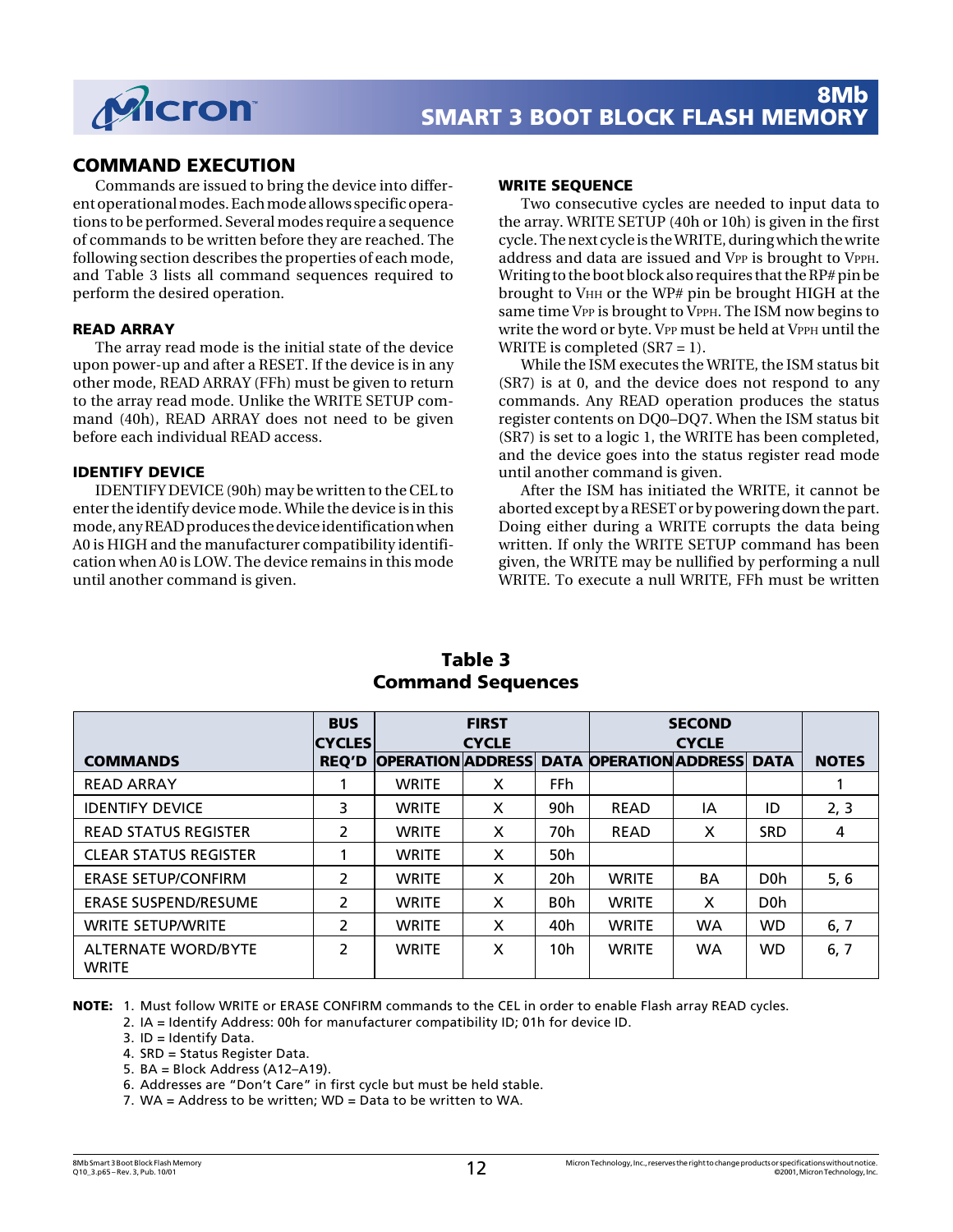

when BYTE# is LOW, or FFFFh must be written when BYTE# is HIGH. When the ISM status bit (SR7) has been set, the device is in the status register read mode until another command is issued.

#### **ERASE SEQUENCE**

Executing an ERASE sequence sets all bits within a block to logic 1. The command sequence necessary to execute an ERASE is similar to that of a WRITE. To provide added security against accidental block erasure, two consecutive command cycles are required to initiate an ERASE of a block. In the first cycle, addresses are "Don't Care," and ERASE SETUP (20h) is given. In the second cycle, VPP must be brought to VPPH, an address within the block to be erased must be issued, and ERASE CONFIRM (D0h) must be given. If a command other than ERASE CONFIRM is given, the write and erase status bits (SR4 and SR5) are set, and the device is in the status register read mode.

After the ERASE CONFIRM (D0h) is issued, the ISM starts the ERASE of the addressed block. Any READ operation outputs the status register contents on DQ0– DO7. VPP must be held at VPPH until the ERASE is completed (SR7 = 1). When the ERASE is completed, the device is in the status register read mode until another command is issued. Erasing the boot block also requires that either the RP# pin be set to  $V<sub>HH</sub>$  or the WP# pin be held HIGH at the same time VPP is set to VPPH.

#### **ERASE SUSPENSION**

The only command that may be issued while an ERASE is in progress is ERASE SUSPEND. This command enables other commands to be executed while pausing the ERASE in progress. When the device has reached the erase suspend mode, the erase suspend status bit (SR6) and ISM status bit (SR7) are set. The device may now be given a READ ARRAY, ERASE RE-SUME or READ STATUS REGISTER command. After READ ARRAY has been issued, any location not within the block being erased may be read. If ERASE RESUME is issued before SR6 has been set, the device immediately proceeds with the ERASE in progress.

#### **ERROR HANDLING**

After the ISM status bit (SR7) has been set, the VPP (SR3), write (SR4) and erase (SR5) status bits may be checked. If one or a combination of these three bits has been set, an error has occurred. The ISM cannot reset these three bits. To clear these bits, CLEAR STATUS REG-ISTER (50h) must be given. If the VPP status bit (SR3) is set, further WRITE or ERASE operations cannot resume until the status register is cleared. Table 4 lists the combination of errors.

| <b>STATUS BITS</b> |     |                 |                                                                          |
|--------------------|-----|-----------------|--------------------------------------------------------------------------|
| SR <sub>5</sub>    | SR4 | SR <sub>3</sub> | <b>ERROR DESCRIPTION</b>                                                 |
| 0                  | 0   | 0               | No errors                                                                |
| $\Omega$           | 0   |                 | V <sub>PP</sub> voltage error                                            |
| $\Omega$           |     | 0               | <b>WRITE</b> error                                                       |
| $\Omega$           |     |                 | WRITE error, VPP voltage not valid at time of WRITE                      |
|                    | 0   | 0               | <b>ERASE</b> error                                                       |
|                    | 0   |                 | ERASE error, VPP voltage not valid at time of ERASE CONFIRM              |
|                    |     | 0               | Command sequencing error or WRITE/ERASE error                            |
|                    |     |                 | Command sequencing error, VPP voltage error, with WRITE and ERASE errors |

**Table 4 Status Register Error Code Description1**

**NOTE:** 1. SR3-SR5 must be cleared using CLEAR STATUS REGISTER.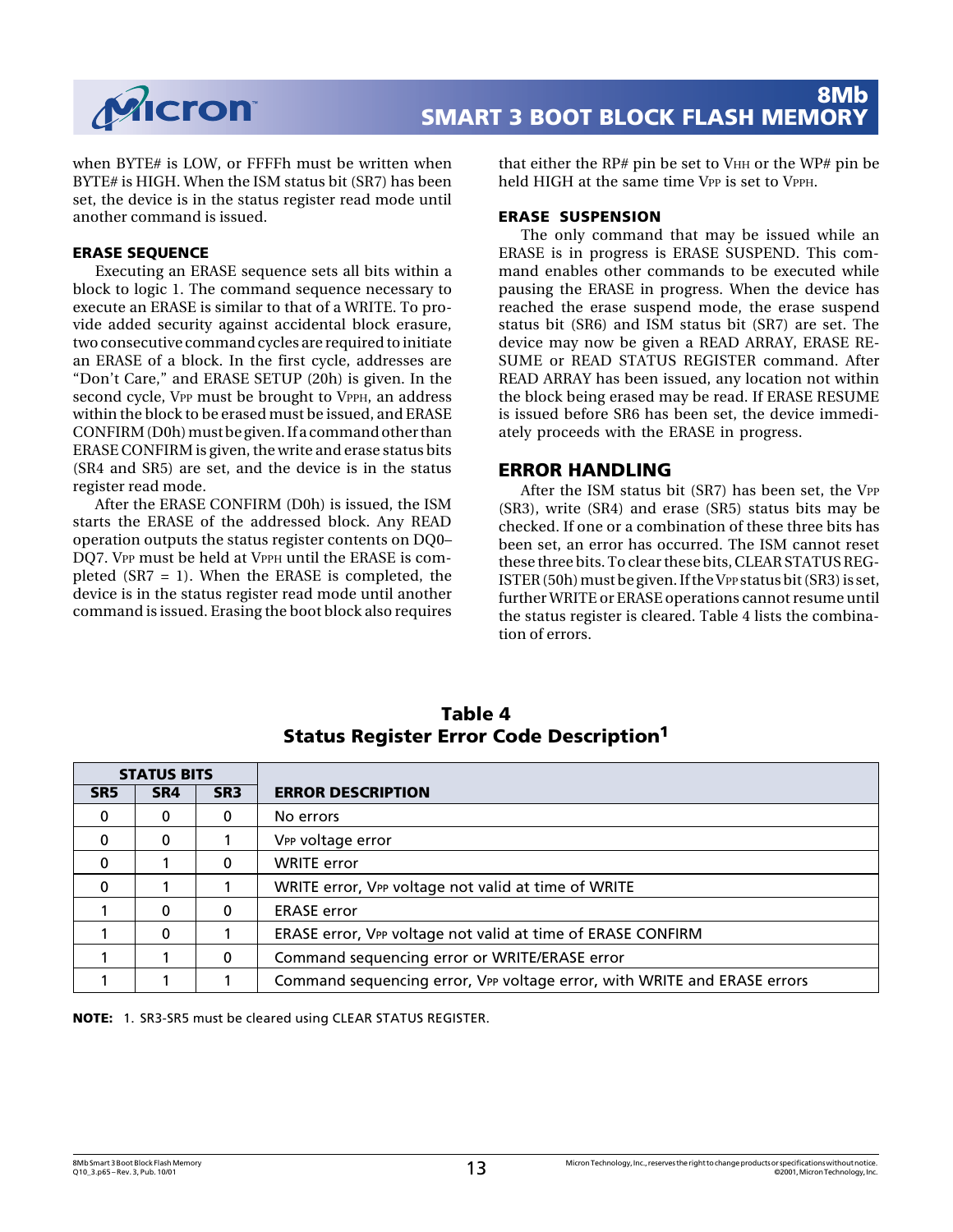

## **WRITE/ERASE CYCLE ENDURANCE**

The MT28F800B3 and MT28F008B3 are designed and fabricated to meet advanced firmware storage requirements. To ensure this level of reliability, VPP must be at 3.3V ±0.3V or 5V ±10% during WRITE or ERASE cycles. Due to process technology advances, 5V VPP is optimal for application and production programming.

### **POWER USAGE**

The MT28F800B3 and MT28F008B3 offer several power-saving features that may be utilized in the array read mode to conserve power. Deep power-down mode is enabled by bringing RP# LOW. Current draw (ICC) in this mode is a maximum of  $8\mu A$  at  $3.3V$  Vcc. When CE# is HIGH, the device enters standby mode. In this mode, maximum Icc current is  $100\mu A$  at 3.3V Vcc. If CE# is brought HIGH during a WRITE or ERASE, the ISM continues to operate, and the device consumes the respective active power until the WRITE or ERASE is completed.

#### **POWER-UP**

The likelihood of unwanted WRITE or ERASE operations is minimized because two consecutive cycles are required to execute either operation. However, to reset the ISM and to provide additional protection while Vcc is ramping, one of the following conditions must be met:

- RP# must be held LOW until Vcc is at valid functional level; *or*
- CE# or WE# may be held HIGH and RP# must be toggled from Vcc-GND-Vcc.

After a power-up or RESET, the status register is reset, and the device enters the array read mode.



**Figure 2 Power-Up/Reset Timing Diagram**

 **NOTE:** 1. VCC must be within the valid operating range before RP# goes HIGH.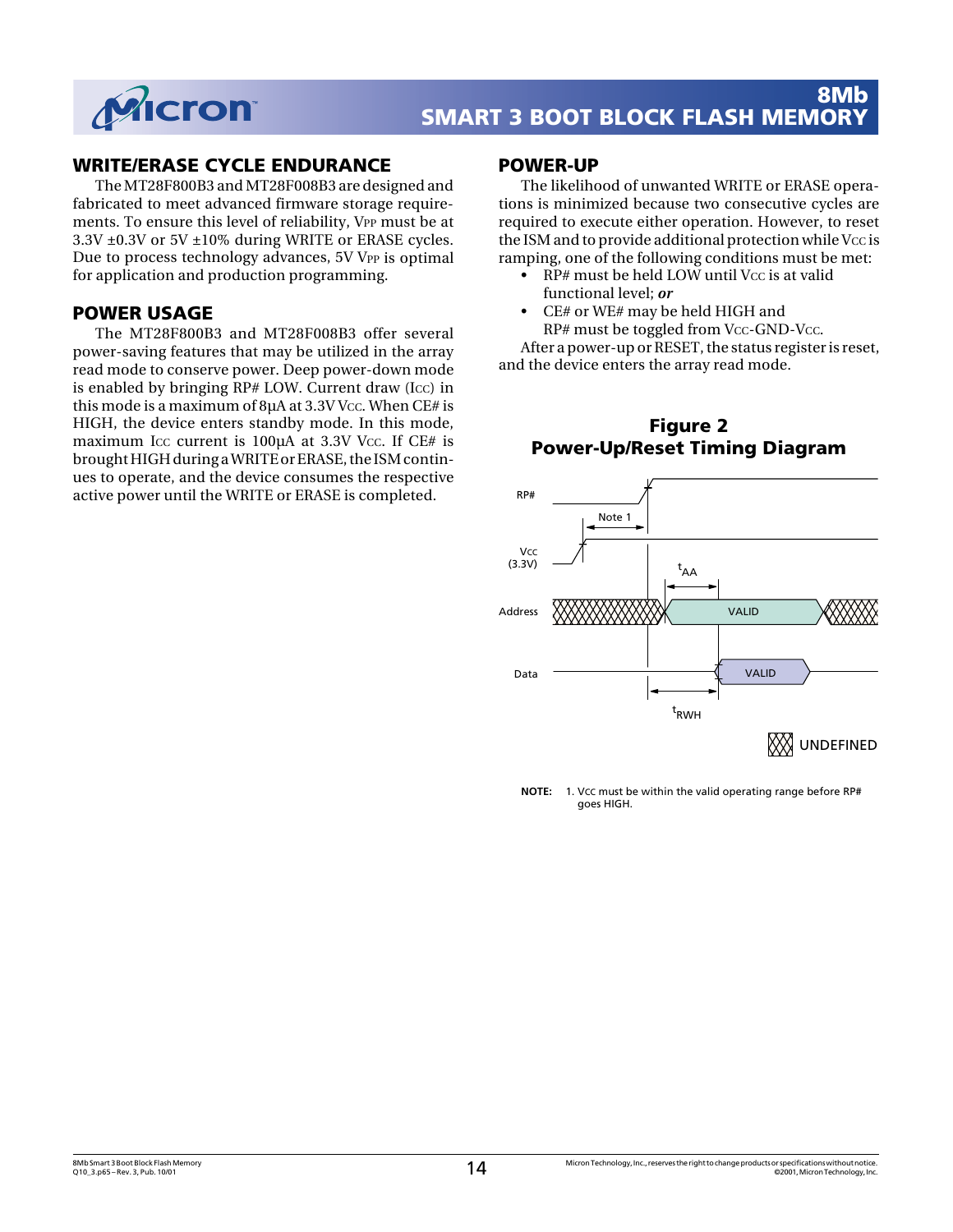

## **SELF-TIMED WRITE SEQUENCE (WORD OR BYTE WRITE)1**



## **COMPLETE WRITE STATUS-CHECK SEQUENCE**



- **NOTE:** 1. Sequence may be repeated for additional BYTE or WORD WRITEs.
	- 2. Complete status check is not required. However, if SR3 = 1, further WRITEs are inhibited until the status register is cleared.
	- 3. Device will be in status register read mode. To return to the array read mode, the FFh command must be issued.
	- 4. If SR3 is set during a WRITE or BLOCK ERASE attempt, CLEAR STATUS REGISTER must be issued before further WRITE or ERASE operations are allowed by the CEL.
	- 5. Status register bits 3-5 must be cleared using CLEAR STATUS REGISTER.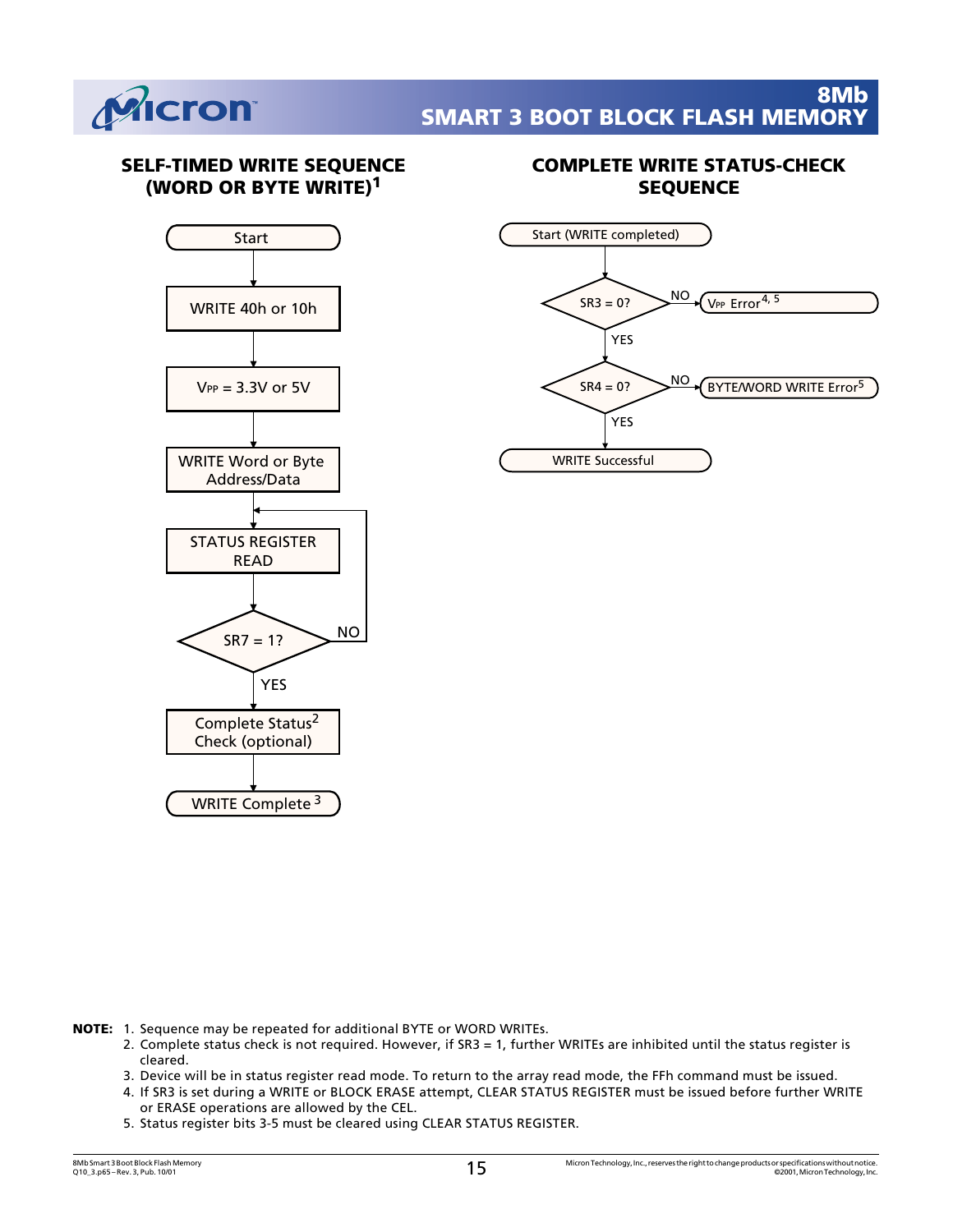

## **SELF-TIMED BLOCK ERASE SEQUENCE1 COMPLETE BLOCK ERASE**



# **STATUS-CHECK SEQUENCE**



**NOTE:** 1. Sequence may be repeated to erase additional blocks.

- 2. Complete status check is not required. However, if SR3 = 1, further ERASEs are inhibited until the status register is cleared.
- 3. To return to the array read mode, the FFh command must be issued.
- 4. Refer to the ERASE SUSPEND flowchart for more information.
- 5. If SR3 is set during a WRITE or BLOCK ERASE attempt, CLEAR STATUS REGISTER must be issued before further WRITE or ERASE operations are allowed by the CEL.
- 6. Status register bits 3-5 must be cleared using CLEAR STATUS REGISTER.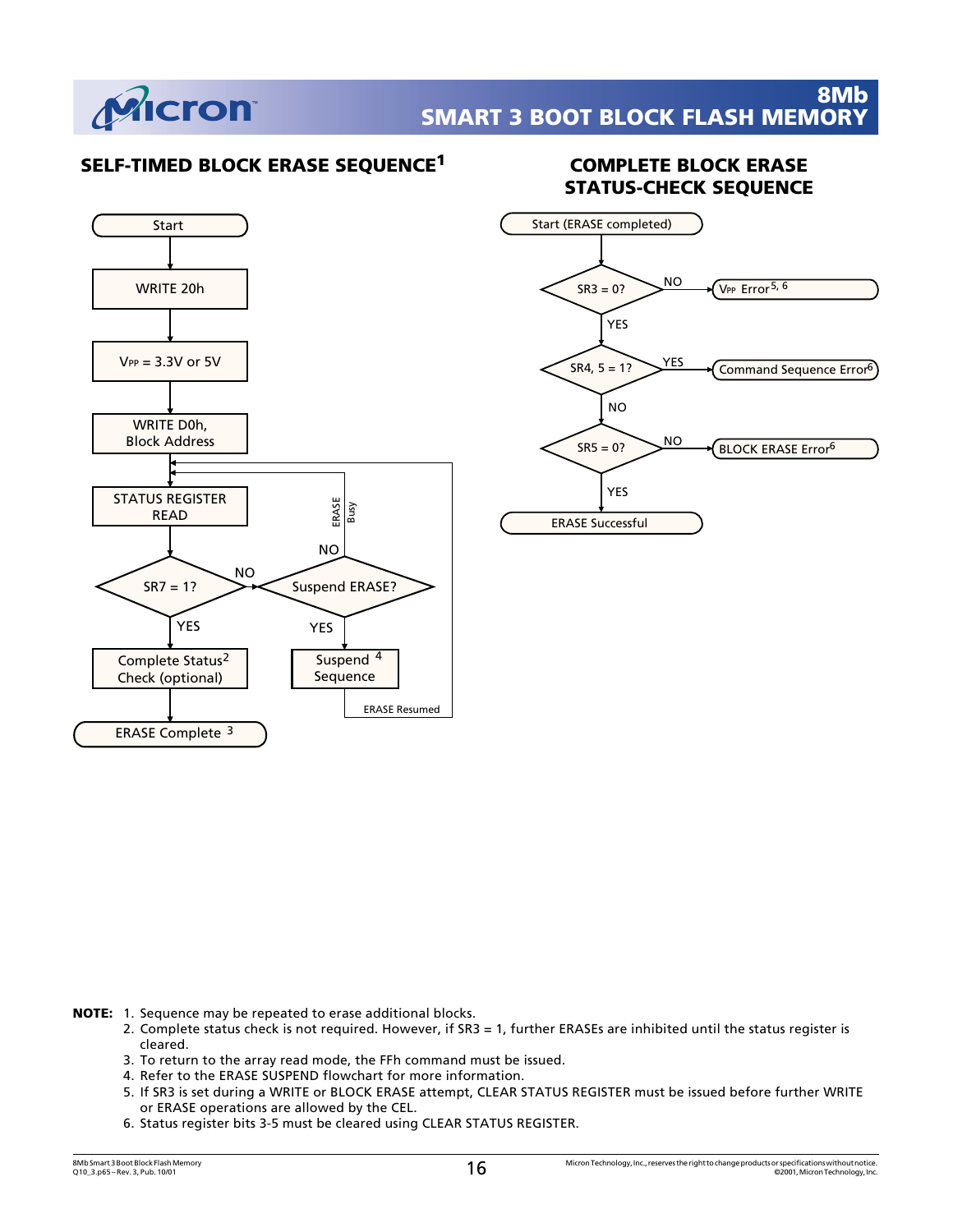

## **ERASE SUSPEND/RESUME SEQUENCE**

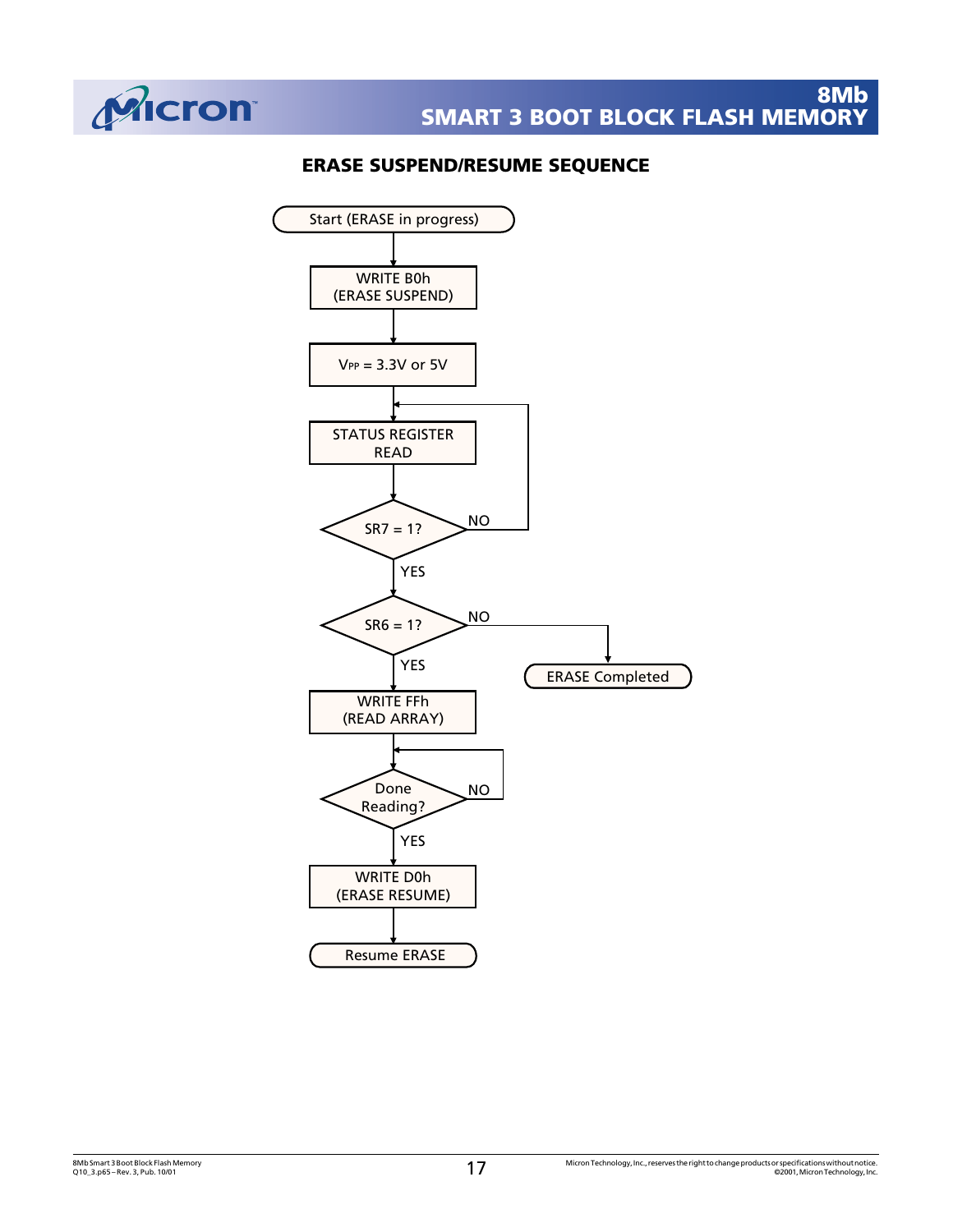

## **ABSOLUTE MAXIMUM RATINGS\***

| Voltage on Vcc Supply                          |  |
|------------------------------------------------|--|
|                                                |  |
|                                                |  |
|                                                |  |
| RP# or A9 Pin Voltage                          |  |
|                                                |  |
|                                                |  |
| Storage Temperature (plastic)  -55°C to +125°C |  |
|                                                |  |
|                                                |  |

\*Stresses greater than those listed under "Absolute Maximum Ratings" may cause permanent damage to the device. This is a stress rating only, and functional operation of the device at these or any other conditions above those indicated in the operational sections of this specification is not implied. Exposure to absolute maximum rating conditions for extended periods may affect reliability. \*\*VCC, input and I/O pins may transition to -2V for <20ns

and Vcc + 2V for <20ns.

†Voltage may pulse to -2V for <20ns and 7V for <20ns. ††Voltage may pulse to -2V for <20ns and 14V for <20ns.

## **ELECTRICAL CHARACTERISTICS AND RECOMMENDED DC READ OPERATING CONDITIONS**

Commercial Temperature (0°C  $\leq T_A \leq +70$ °C) and Extended Temperature (-40°C  $\leq T_A \leq +85$ °C)

| <b>PARAMETER/CONDITION</b>               | <b>SYMBOL</b> | <b>MIN</b> | <b>MAX</b>  | <b>UNITS</b> | <b>NOTES</b> |
|------------------------------------------|---------------|------------|-------------|--------------|--------------|
| 3.3V Supply Voltage                      | Vcc           |            | 3.6         | v            |              |
| Input High (Logic 1) Voltage, all inputs | Vıн           | 2.4        | $Vcc + 0.5$ | v            |              |
| Input Low (Logic 0) Voltage, all inputs  | Vil           | $-0.5$     | 0.8         |              |              |
| Device Identification Voltage, A9        | Vıd           | 10         | 12.6        |              |              |
| <b>VPP Supply Voltage</b>                | Vpp           | $-0.5$     | 5.5         |              |              |

## **DC OPERATING CHARACTERISTICS**

Commercial Temperature (0°C  $\leq T_A \leq +70$ °C) and Extended Temperature (-40°C  $\leq T_A \leq +85$ °C)

| <b>PARAMETER/CONDITION</b>                                                                                          | <b>SYMBOL</b> | <b>MIN</b>  | <b>MAX</b> | <b>UNITS</b> | <b>NOTES</b> |
|---------------------------------------------------------------------------------------------------------------------|---------------|-------------|------------|--------------|--------------|
| <b>OUTPUT VOLTAGE LEVELS</b>                                                                                        | <b>V</b> он   | $Vcc - 0.2$ |            | v            |              |
| Output High Voltage (Iон = -100µA)<br>Output Low Voltage (loL = 2mA)                                                | Vol           |             | 0.45       | v            |              |
| <b>INPUT LEAKAGE CURRENT</b><br>Any input ( $0V \leq V_{IN} \leq V_{CC}$ );<br>All other pins not under test $= 0V$ | ΙL.           | -1          |            | μA           |              |
| <b>INPUT LEAKAGE CURRENT: A9 INPUT</b><br>$(10V \leq A9 \leq 12V = V_{ID})$                                         | <b>I</b> ID   |             | 500        | μA           |              |
| <b>INPUT LEAKAGE CURRENT: RP# INPUT</b><br>$(10V \le RP\# \le 12V = V$ нн)                                          | Інн           |             | 500        | μA           |              |
| <b>OUTPUT LEAKAGE CURRENT</b><br>(Dout is disabled; $0V \leq V$ out $\leq V$ cc)                                    | loz           | $-10$       | 10         | μA           |              |

**NOTE:** 1. All voltages referenced to Vss.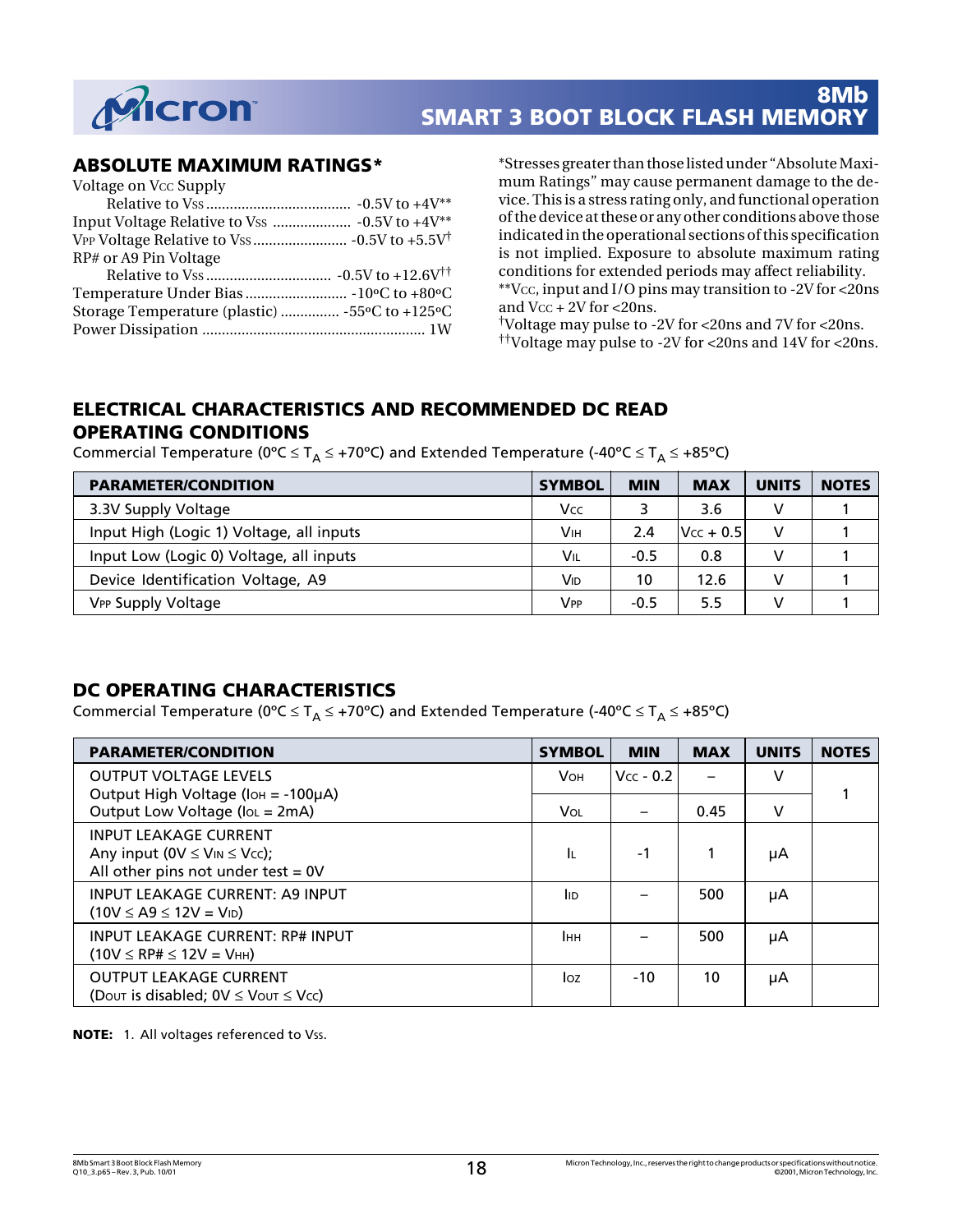

## **CAPACITANCE**

 $(T_A = 25^{\circ}C; f = 1 \text{ MHz})$ 

| <b>PARAMETER/CONDITION</b> | <b>SYMBOL</b> | <b>MAX</b> | <b>UNITS</b> | <b>NOTES</b> |
|----------------------------|---------------|------------|--------------|--------------|
| Input Capacitance          |               |            | p۲           |              |
| Output Capacitance         | ĆС            | -          | p۲           |              |

## **READ AND STANDBY CURRENT DRAIN<sup>1</sup>**

Commercial Temperature (0°C  $\leq T_A \leq +70$ °C) and Extended Temperature (-40°C  $\leq T_A \leq +85$ °C)

| <b>PARAMETER/CONDITION</b>                                                                                                                                     | <b>SYMBOL</b>    | <b>MAX</b> |    | <b>UNITS NOTES</b> |
|----------------------------------------------------------------------------------------------------------------------------------------------------------------|------------------|------------|----|--------------------|
| <b>READ CURRENT: WORD-WIDE</b><br>(CE# $\leq$ 0.2V; OE# $\geq$ Vcc - 0.2V; f = 5 MHz;<br>Other inputs $\leq$ 0.2V or $\geq$ Vcc - 0.2V; RP# $\geq$ Vcc - 0.2V) | Icc <sub>1</sub> | 15         | mA | 2, 3               |
| <b>READ CURRENT: BYTE-WIDE</b><br>(CE# $\leq$ 0.2V; OE# $\geq$ Vcc - 0.2V; f = 5 MHz;<br>Other inputs $\leq 0.2V$ or $\geq V_{CC}$ - 0.2V; RP# = Vcc - 0.2V)   | Icc <sub>2</sub> | 15         | mA | 2, 3               |
| <b>STANDBY CURRENT: TTL INPUT LEVELS</b><br>Vcc power supply standby current<br>$(CE# = RPH = VIH; Other inputs = VIL or VIH)$                                 | Icc <sub>3</sub> | 2          | mA |                    |
| <b>STANDBY CURRENT: CMOS INPUT LEVELS</b><br>Vcc power supply standby current<br>$(CE# = RP# = Vcc - 0.2V)$                                                    | Icc <sub>4</sub> | 100        | μA |                    |
| DEEP POWER-DOWN CURRENT: Vcc SUPPLY<br>$(RP# = Vss ±0.2V)$                                                                                                     | Icc <sub>6</sub> | 8          | μA |                    |
| STANDBY OR READ CURRENT: VPP SUPPLY<br>( $VPP \leq 5.5V$ )                                                                                                     | IPP1             | ±15        | μA |                    |
| DEEP POWER-DOWN CURRENT: VPP SUPPLY<br>$(RP# = Vss ±0.2V)$                                                                                                     | IPP2             | 5          | μA |                    |

**NOTE:** 1. Vcc = MAX Vcc during Icc tests.

2. Icc is dependent on cycle rates.

3. ICC is dependent on output loading. Specified values are obtained with the outputs open.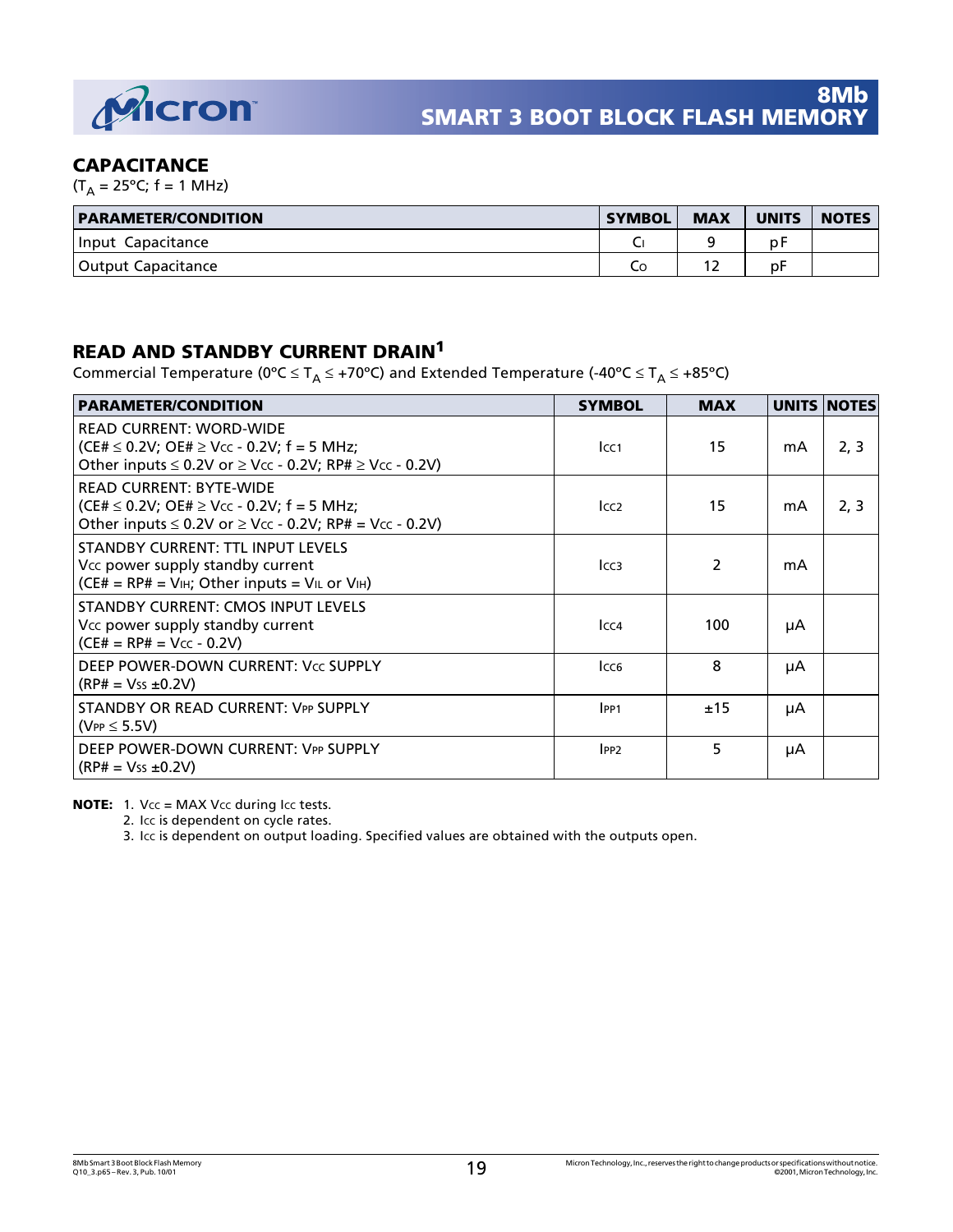

## **READ TIMING PARAMETERS**

## **ELECTRICAL CHARACTERISTICS AND RECOMMENDED AC OPERATING CONDITIONS1**

Commercial Temperature (0°C  $\leq T_A \leq$  +70°C) and Extended Temperature (-40°C  $\leq T_A \leq$  +85°C); Vcc = +3.3V ±0.3V

| <b>ACCHARACTERISTICS</b>                         |                  | $-9/-9$ ET |            |              |              |
|--------------------------------------------------|------------------|------------|------------|--------------|--------------|
| <b>PARAMETER</b>                                 | <b>SYMBOL</b>    | <b>MIN</b> | <b>MAX</b> | <b>UNITS</b> | <b>NOTES</b> |
| READ cycle time                                  | <sup>t</sup> RC  | 90         |            | ns           |              |
| Access time from CE#                             | <sup>t</sup> ACE |            | 90         | ns           | 2            |
| Access time from OE#                             | <sup>t</sup> AOE |            | 40         | ns           | 2            |
| Access time from address                         | <sup>t</sup> AA  |            | 90         | ns           |              |
| RP# HIGH to output valid delay                   | <sup>t</sup> RWH |            | .000       | ns           |              |
| OE# or CE# HIGH to output in High-Z              | top              |            | 25         | ns           |              |
| Output hold time from OE#, CE# or address change | <sup>t</sup> OH  | 0          |            | ns           |              |
| RP# LOW pulse width                              | <sup>t</sup> RP  | 150        |            | ns           |              |

**NOTE:** 1. Measurements tested under AC Test Conditions.

2. OE# may be delayed by <sup>t</sup>ACE minus <sup>t</sup>AOE after CE# falls before <sup>t</sup>ACE is affected.

## **AC TEST CONDITIONS**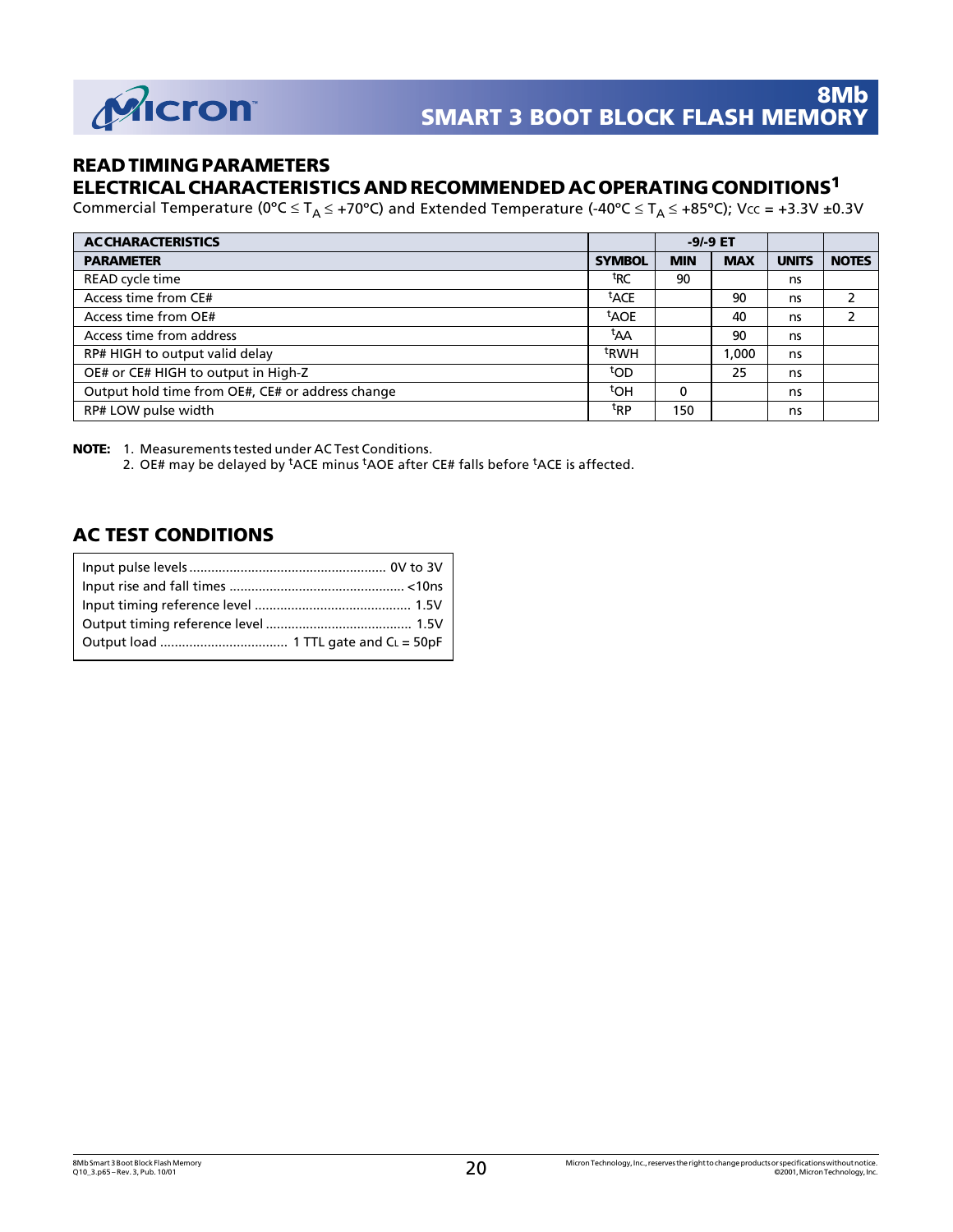

## **WORD-WIDE READ CYCLE<sup>1</sup>**



#### **TIMING PARAMETERS**

Commercial Temperature (0°C  $\leq T_A \leq +70$ °C) Extended Temperature (-40°C ≤ T<sub>A</sub> ≤ +85°C)

|                  | $-9/-9$ ET |            |              |
|------------------|------------|------------|--------------|
| <b>SYMBOL</b>    | <b>MIN</b> | <b>MAX</b> | <b>UNITS</b> |
| <sup>t</sup> RC  | 90         |            | ns           |
| <sup>t</sup> ACE |            | 90         | ns           |
| <sup>t</sup> AOE |            | 40         | ns           |
| <sup>t</sup> AA  |            | 90         | ns           |

|                  | $-9/-9$ ET |            |              |
|------------------|------------|------------|--------------|
| <b>SYMBOL</b>    | <b>MIN</b> | <b>MAX</b> | <b>UNITS</b> |
| <sup>t</sup> RWH |            | 1,000      | ns           |
| tod              |            | 25         | ns           |
| tон              | 0          |            | ns           |

#### **NOTE:** 1. BYTE# = HIGH (MT28F800B3 only).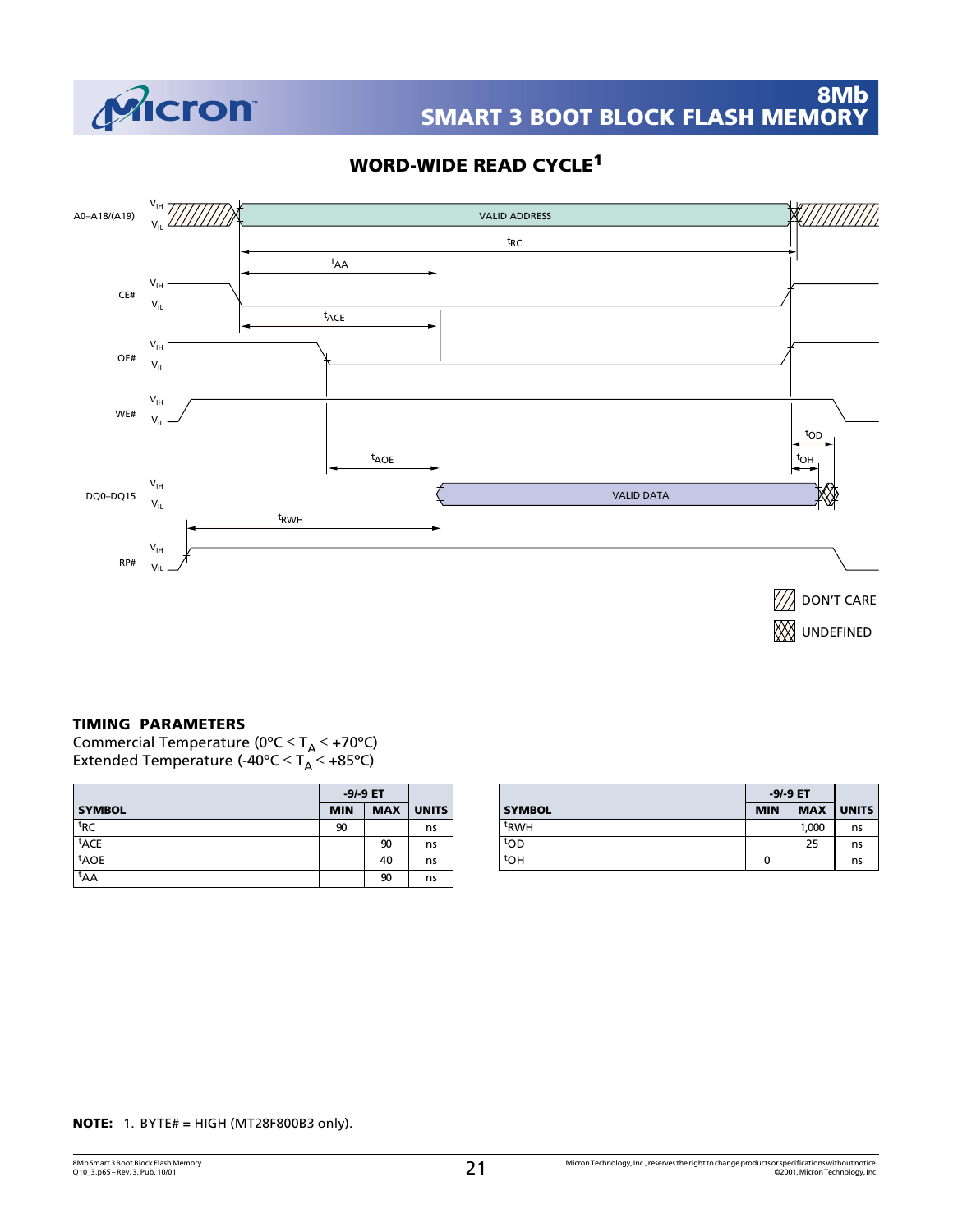

## **BYTE-WIDE READ CYCLE<sup>1</sup>**



**TIMING PARAMETERS**

Commercial Temperature (0°C ≤ T<sub>A</sub> ≤ +70°C) Extended Temperature (-40°C  $\leq$  T<sub>A</sub>  $\leq$  +85°C)

|                  | $-9/-9$ ET |            |              |
|------------------|------------|------------|--------------|
| <b>SYMBOL</b>    | <b>MIN</b> | <b>MAX</b> | <b>UNITS</b> |
| <sup>t</sup> RC  | 90         |            | ns           |
| <sup>t</sup> ACE |            | 90         | ns           |
| <sup>t</sup> AOE |            | 40         | ns           |
| $t_{AA}$         |            | 90         | ns           |

|                  | $-9/-9$ ET |            |              |
|------------------|------------|------------|--------------|
| <b>SYMBOL</b>    | <b>MIN</b> | <b>MAX</b> | <b>UNITS</b> |
| <sup>t</sup> RWH |            | 1,000      | ns           |
| top              |            | 25         | ns           |
| toh              | 0          |            | ns           |

**NOTE:** 1. BYTE# = LOW (MT28F800B3 only).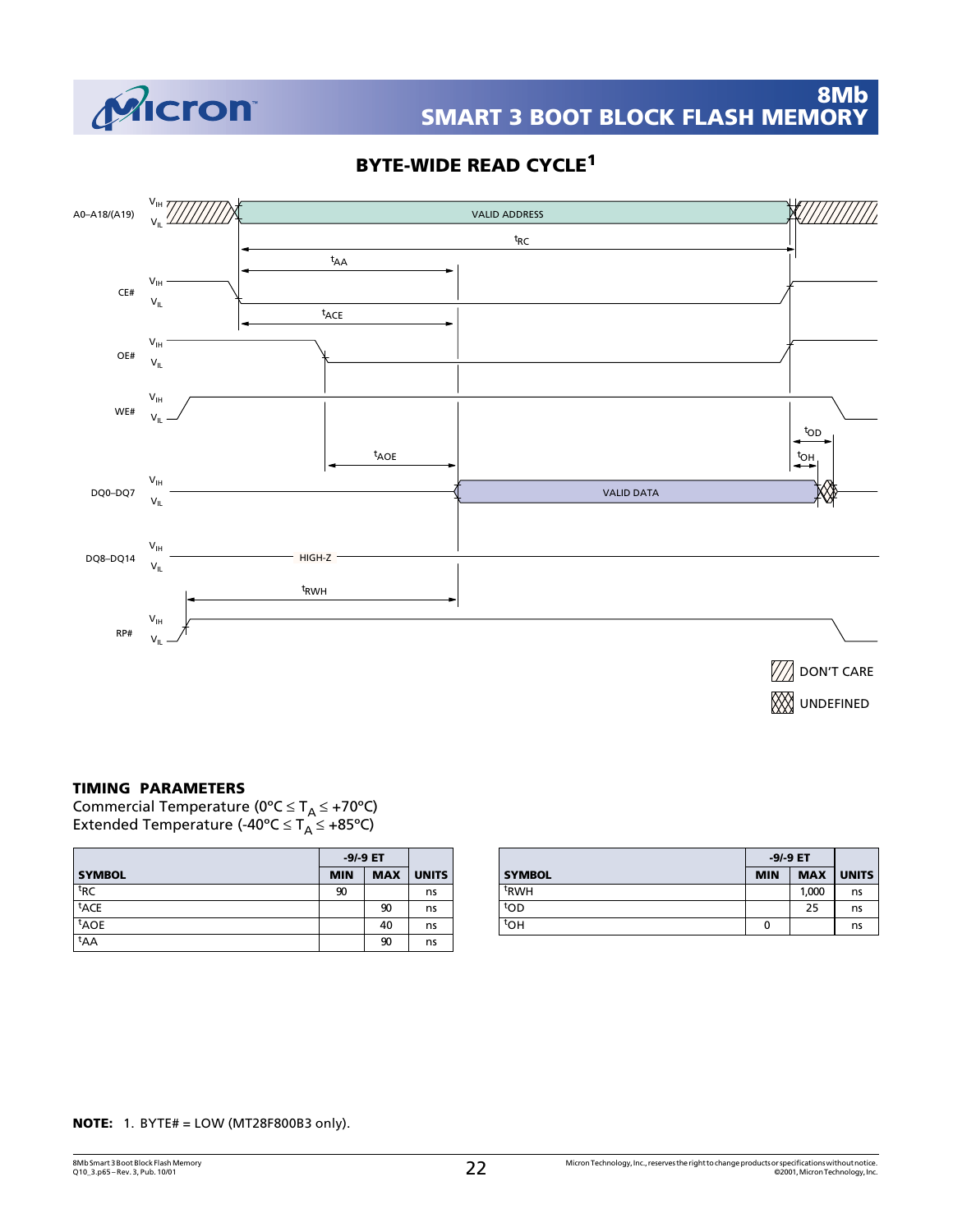

## **RECOMMENDED DC WRITE/ERASE CONDITIONS<sup>1</sup>**

Commercial Temperature (0°C  $\leq T_A \leq$  +70°C) and Extended Temperature (-40°C  $\leq T_A \leq$  +85°C); Vcc = +3.3V ±0.3V

| <b>PARAMETER/CONDITION</b>               | <b>SYMBOL</b> | <b>MIN</b>      | <b>MAX</b> |   | UNITS NOTES |
|------------------------------------------|---------------|-----------------|------------|---|-------------|
| VPP WRITE/ERASE lockout voltage          | Vpplk         | $\qquad \qquad$ | 1.5        | v |             |
| VPP voltage during WRITE/ERASE operation | $V$ pph1      | 3.0             | 3.6        |   |             |
| VPP voltage during WRITE/ERASE operation | $V$ PPH2      | 4.5             | 5.5        |   |             |
| Boot block unlock voltage                | <b>VHH</b>    | 10              | 12.6       |   |             |
| Vcc WRITE/ERASE lockout voltage          | <b>VLKO</b>   |                 | -          |   |             |

## **WRITE/ERASE CURRENT DRAIN4**

Commercial Temperature (0°C  $\leq T_A \leq$  +70°C) and Extended Temperature (-40°C - T<sub>A</sub> - +85°C); Vcc = +3.3V ±0.3V

|                                                               |                  | $3.3V$ Vpp | 5V VPP     |    |                    |
|---------------------------------------------------------------|------------------|------------|------------|----|--------------------|
| <b>PARAMETER/CONDITION</b>                                    | <b>SYMBOL</b>    | <b>MAX</b> | <b>MAX</b> |    | <b>UNITS NOTES</b> |
| <b>WORD WRITE CURRENT: Vcc SUPPLY</b>                         | Icc <sub>7</sub> | 20         | 20         | mA | 5                  |
| <b>WORD WRITE CURRENT: VPP SUPPLY</b>                         | IPP <sub>3</sub> | 20         | 20         | mA | 5                  |
| BYTE WRITE CURRENT: Vcc SUPPLY                                | ICC8             | 20         | 20         | mA | 6                  |
| BYTE WRITE CURRENT: VPP SUPPLY                                | IPP4             | 20         | 20         | mA | 6                  |
| <b>ERASE CURRENT: Vcc SUPPLY</b>                              | Icc <sub>9</sub> | 25         | 25         | mA |                    |
| <b>ERASE CURRENT: VPP SUPPLY</b>                              | IPP <sub>5</sub> | 25         | 30         | mA |                    |
| <b>ERASE SUSPEND CURRENT: Vcc SUPPLY</b><br>(ERASE suspended) | lcc10            | 8          | 10         | mA | 7                  |
| <b>ERASE SUSPEND CURRENT: VPP SUPPLY</b><br>(ERASE suspended) | IPP <sub>6</sub> | 200        | 200        | μA |                    |

**NOTE:** 1. WRITE operations are tested at VPP voltages equal to or less than the previous ERASE.

- 2. Absolute WRITE/ERASE protection when  $VPP \leq VPPLK$ .
- 3. When 3.3V Vcc and VPP are used, Vcc cannot exceed VPP by more than 500mV during WRITE and ERASE operations.
- 4. All currents are in RMS unless otherwise noted.
- 5. Applies to MT28F800B3 only.
- 6. Applies to MT28F008B3 and MT28F800B3 with BYTE# = LOW.
- 7. Parameter is specified when device is not accessed. Actual current draw will be Icc10 plus read current if a READ is executed while the device is in erase suspend mode.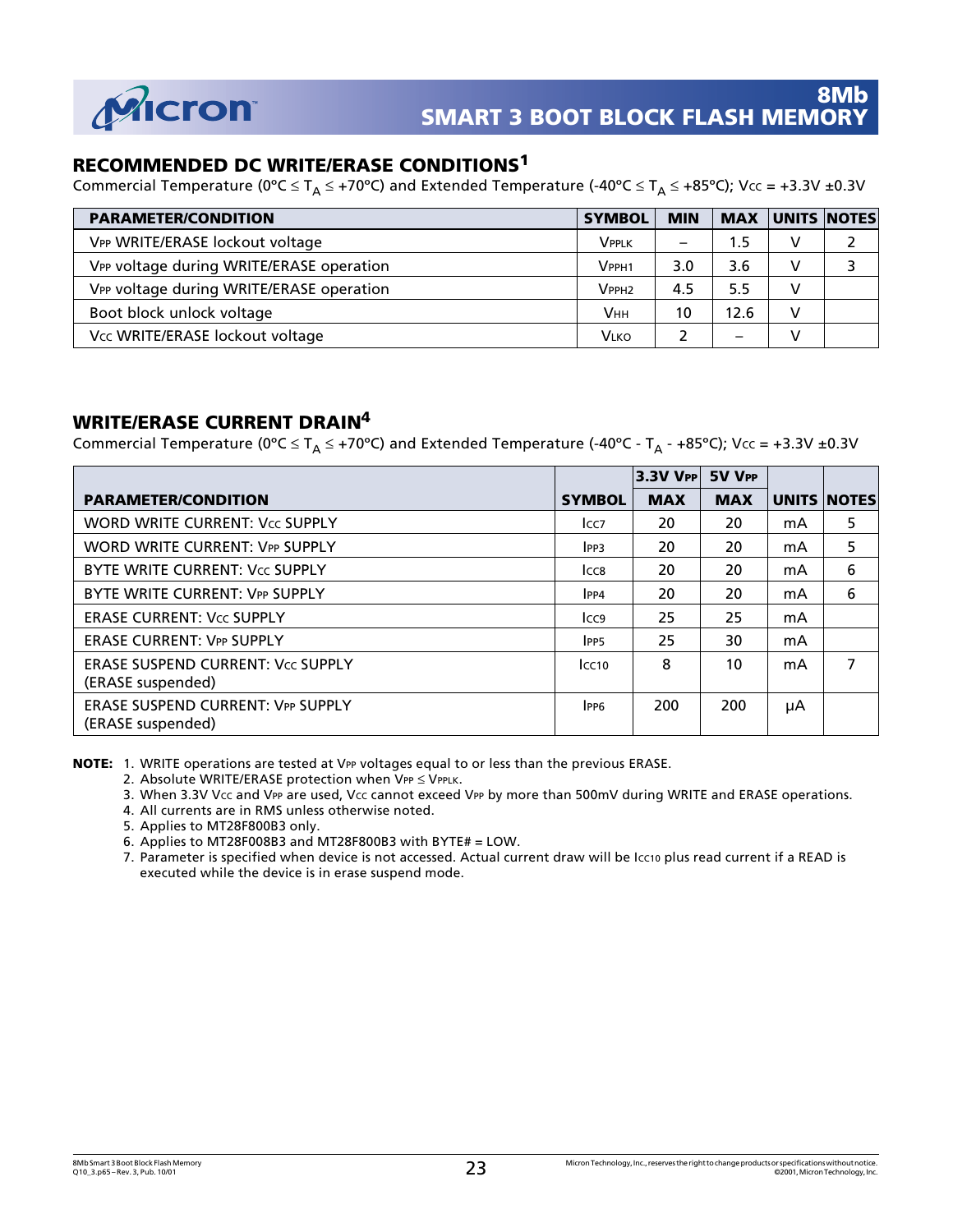

## **SPEED-DEPENDENT WRITE/ERASE AC TIMING CHARACTERISTICS AND RECOMMENDED AC OPERATING CONDITIONS:**

### **WE# (CE#)-CONTROLLED WRITES**

Commercial Temperature (0°C  $\leq T_A \leq$  +70°C) and Extended Temperature (-40°C  $\leq T_A \leq$  +85°C); Vcc = +3.3V ±0.3V

| <b>ACCHARACTERISTICS</b>                                |                                      | $-9/-9$ ET     |            |              |                |
|---------------------------------------------------------|--------------------------------------|----------------|------------|--------------|----------------|
| <b>PARAMETER</b>                                        | <b>SYMBOL</b>                        | <b>MIN</b>     | <b>MAX</b> | <b>UNITS</b> | <b>NOTES</b>   |
| WRITE cycle time                                        | twc                                  | 90             |            | ns.          |                |
| WE# (CE#) HIGH pulse width                              | <sup>t</sup> WPH ( <sup>t</sup> CPH) | 20             |            | ns           |                |
| WE# (CE#) pulse width                                   | $^{\text{t}}$ WP ( $^{\text{t}}$ CP) | 50             |            | ns           |                |
| Address setup time to WE# (CE#) HIGH                    | <sup>t</sup> AS                      | 50             |            | ns           |                |
| Address hold time from WE# (CE#) HIGH                   | <sup>t</sup> AH                      | $\mathbf{0}$   |            | ns           |                |
| Data setup time to WE# (CE#) HIGH                       | t <sub>DS</sub>                      | 50             |            | ns           |                |
| Data hold time from WE# (CE#) HIGH                      | <sup>t</sup> DH                      | $\Omega$       |            | ns           |                |
| CE# (WE#) setup time to WE# (CE#) LOW                   | $tCS$ (tws)                          | $\Omega$       |            | ns           |                |
| CE# (WE#) hold time from WE# (CE#) HIGH                 | $\overline{t}$ CH ( $t$ WH)          | 0              |            | ns           |                |
| VPP setup time to WE# (CE#) HIGH                        | t <sub>VPS1</sub>                    | 200            |            | ns           | 1              |
| VPP setup time to WE# (CE#) HIGH                        | t <sub>VPS2</sub>                    | 100            |            | ns           | $\overline{2}$ |
| RP# HIGH to WE# (CE#) LOW delay                         | <sup>t</sup> RS                      | 1,000          |            | ns           |                |
| RP# at VHH or WP# HIGH setup time to WE# (CE#) HIGH     | <sup>t</sup> RHS                     | 100            |            | ns           | 3              |
| WRITE duration (WORD or BYTE WRITE)                     | <sup>t</sup> WED1                    | $\overline{2}$ |            | μs           | 5              |
| <b>Boot BLOCK ERASE duration</b>                        | twe <sub>D2</sub>                    | 100            |            | ms           | 5              |
| Parameter BLOCK ERASE duration                          | <sup>t</sup> WED3                    | 100            |            | ms           | 5              |
| Main BLOCK ERASE duration                               | <sup>t</sup> WED4                    | 500            |            | ms           | 5              |
| WE# (CE#) HIGH to busy status $(SR7 = 0)$               | twB                                  | 200            |            | ns           | 4              |
| V <sub>PP</sub> hold time from status data valid        | $t$ VPH                              | $\Omega$       |            | ns           | 5              |
| RP# at VHH or WP# HIGH hold time from status data valid | <sup>t</sup> RHH                     | 0              |            | ns           | 3              |
| Boot block relock delay time                            | <sup>t</sup> REL                     |                | 100        | ns           | 6              |

## **WORD/BYTE WRITE AND ERASE DURATION CHARACTERISTICS**

|                                   | $3.3V$ $V$ PP |    | 5V VPP |    |                                       |
|-----------------------------------|---------------|----|--------|----|---------------------------------------|
| <b>PARAMETER</b>                  |               |    |        |    | TYP   MAX   TYP   MAX   UNITS   NOTES |
| Boot/parameter BLOCK ERASE time   | 0.5           |    | 0.4    |    |                                       |
| Main BLOCK ERASE time             | 2.8           | 14 | 1.5    | 14 |                                       |
| Main BLOCK WRITE time (byte mode) | 1.5           | -  |        | -  | 7, 8, 9                               |
| Main BLOCK WRITE time (word mode) | 1.5           |    |        | –  | 8, 9                                  |

**NOTE:** 1. Measured with VPP = VPPH1 = 3.3V.

- 2. Measured with  $VPP = VPPH2 = 5V$ .
- 3. RP# should be held at VHH or WP# held HIGH until boot block WRITE or ERASE is complete.
- 4. Polling status register before WB is met may falsely indicate WRITE or ERASE completion.
- 5. WRITE/ERASE times are measured to valid status register data (SR7 = 1).
- 6. <sup>t</sup>REL is required to relock boot block after WRITE or ERASE to boot block.
- 7. Typical values measured at  $T_A = +25^{\circ}C$ .
- 8. Assumes no system overhead.
- 9. Typical WRITE times use checkerboard data pattern.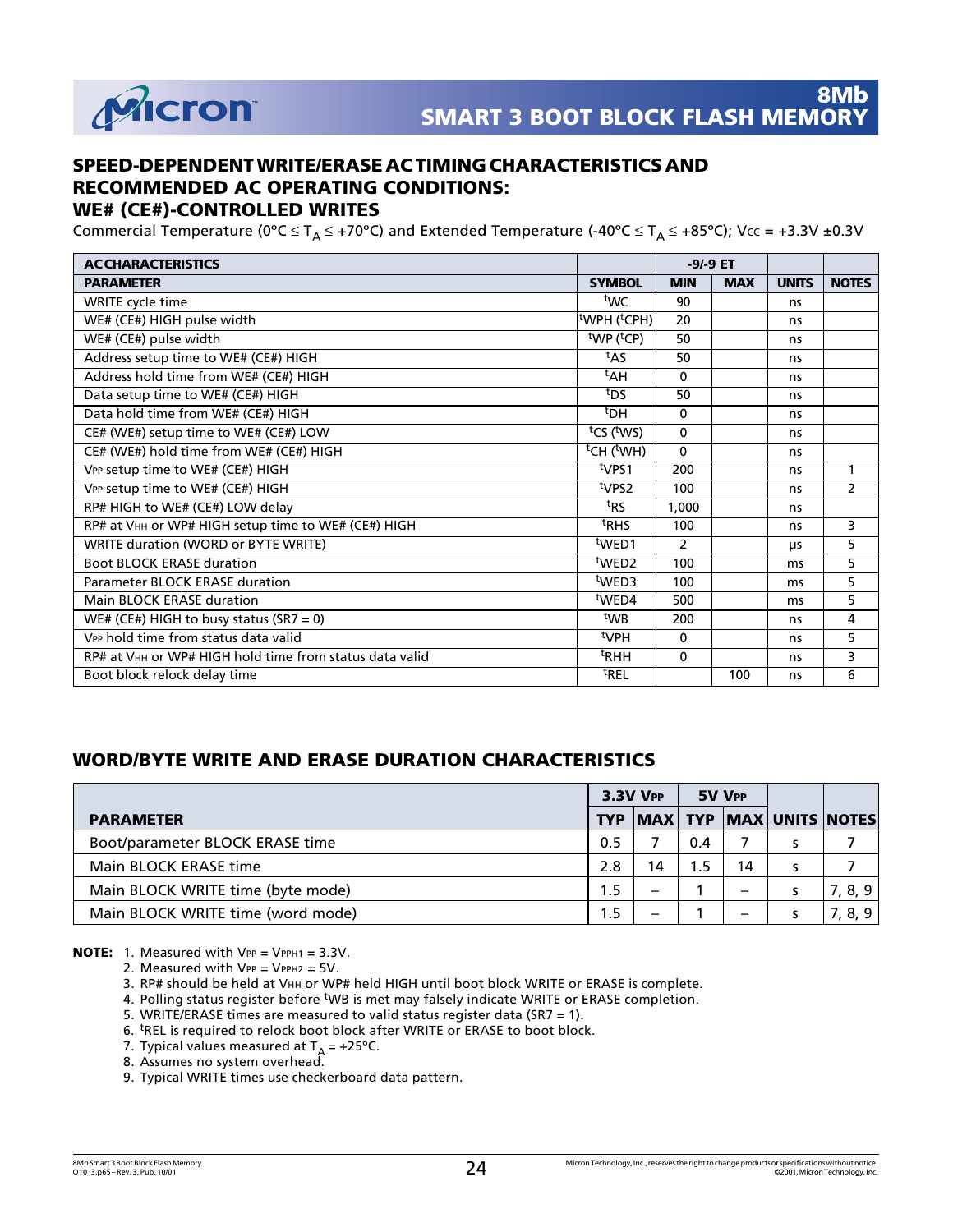

### **WRITE/ERASE CYCLE** WE#-CONTROLLED WRITE/ERASE



#### **TIMING PARAMETERS**

Commercial Temperature (0°C  $\leq T_A \leq +70$ °C) Extended Temperature (-40°C  $\leq$  T<sub>A</sub>  $\leq$  +85°C)

|                  | $-9/-9$ ET |            |              |
|------------------|------------|------------|--------------|
| <b>SYMBOL</b>    | <b>MIN</b> | <b>MAX</b> | <b>UNITS</b> |
| twc              | 90         |            | ns           |
| <sup>t</sup> WPH | 20         |            | ns           |
| twp              | 50         |            | ns           |
| $t_{AS}$         | 50         |            | ns           |
| $t_{AH}$         | 0          |            | ns           |
| t <sub>DS</sub>  | 50         |            | ns           |
| <sup>t</sup> DH  | $\Omega$   |            | ns           |
| tcs              | 0          |            | ns           |
| <sup>t</sup> CH  | 0          |            | ns           |
| typs1            | 200        |            | ns           |

|                   | $-9/-9$ ET     |            |              |
|-------------------|----------------|------------|--------------|
| <b>SYMBOL</b>     | <b>MIN</b>     | <b>MAX</b> | <b>UNITS</b> |
| t <sub>VPS2</sub> | 100            |            | ns           |
| t <sub>RS</sub>   | 1,000          |            | ns           |
| t <sub>RHS</sub>  | 100            |            | ns           |
| <sup>t</sup> WED1 | $\overline{2}$ |            | μs           |
| t <sub>WED2</sub> | 100            |            | ms           |
| twED3             | 100            |            | ms           |
| twED4             | 500            |            | ms           |
| twB               | 200            |            | ns           |
| <sup>t</sup> VPH  | $\mathbf{0}$   |            | ns           |
| <sup>t</sup> RHH  | 0              |            | ns           |

**NOTE:** 1. Address inputs are "Don't Care" but must be held stable.

2. If BYTE# is LOW, data and command are 8-bit. If BYTE# is HIGH, data is 16-bit and command is 8-bit.

3. Either RP# at VHH or WP# HIGH unlocks the boot block.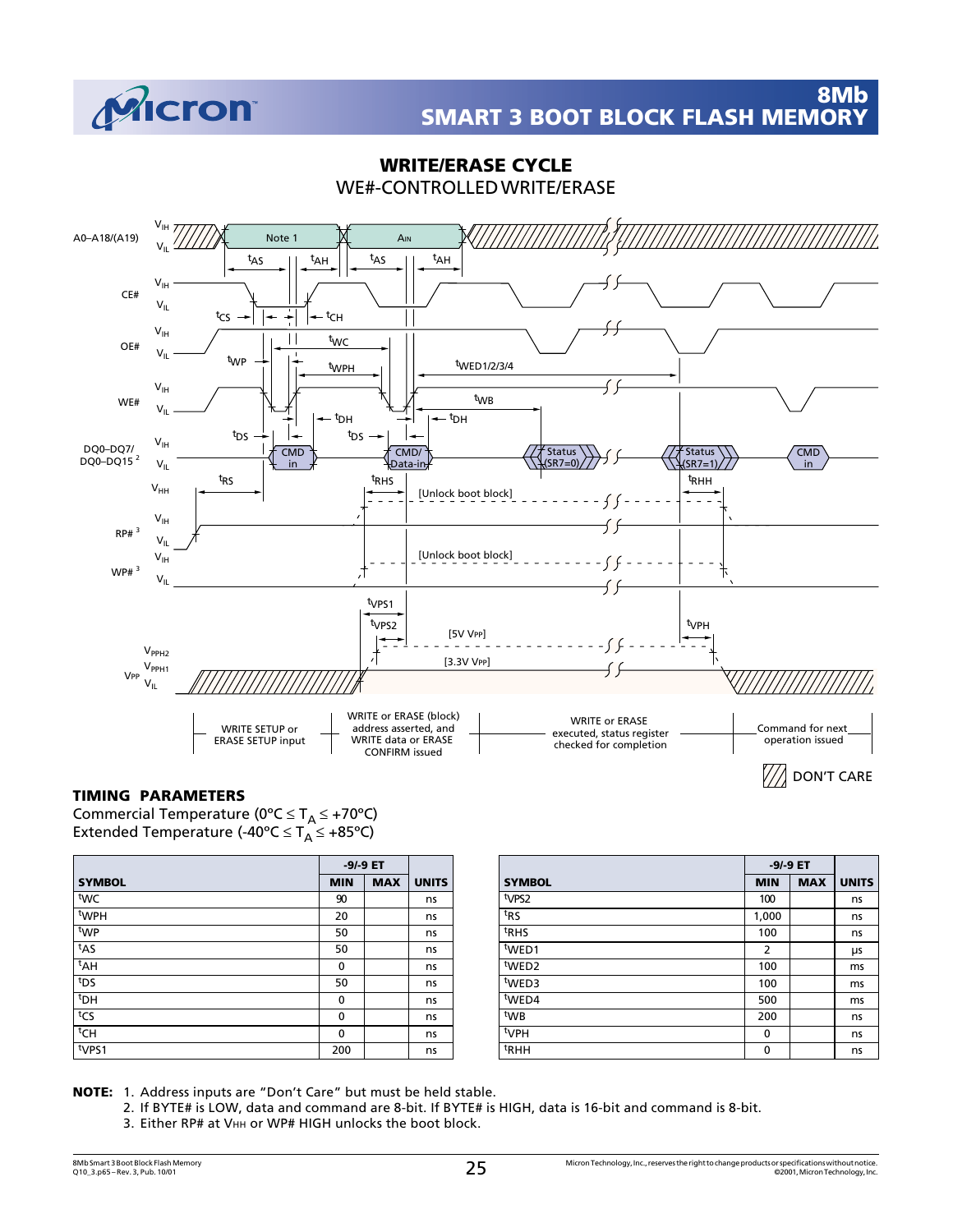

#### $V_{\text{IH}}$ A0–A18/(A19) Note 1 AIN  $\mathsf{v}_{\mathsf{IL}}$ t<sub>AS ||</sub> t t<sub>AH</sub> t<sub>AS ||</sub> t  $t_{AH}$  $V_{\text{IH}}$ WE#  $V_{IL}$  $^{\text{tw}}\mathsf{s}$   $\rightarrow$   $\mid$   $\rightarrow$   $\mid$   $\mid$   $\rightarrow$   $\mid$ WH  $V_{IH}$  $\vert \vert$ t WC OE#  $V_{IL}$ t  $CP \rightarrow$   $\uparrow$  t CPH t WED1/2/3/4  $V_{\text{IH}}$ CE#  $V_{\cdot}$ t WB t DH t<sub>DH</sub> <sup>t</sup>DS → | ¯–– | <sup>←–– t</sup>DH t DS  $V_{\text{IH}}$ DQ0–DQ7/ CMD CMD/ Status Status **CMD** DQ0–DQ15 2 in Data-in  $(SR7=0)$  $(SR7=1)$ in  $V_{IL}$ t RS t RHS t RHH  $V_{HH}$ [Unlock boot block]  $\sim$   $\sim$  $V_{\text{IH}}$  $RP#^3$  $V_{\rm{II}}$ [Unlock boot block]  $V_{\text{IH}}$ WP# 3  $\cdot$  $V_{\rm u}$ t VPS1 t VPS2 t VPH [5V VPP] E .<br>..  $V_{PPH2}$ ∄ [3.3V VPP]  $V_{PPH1}$ VPP  $V_{\text{II}}$ WRITE or ERASE (block) WRITE or ERASE WRITE SETUP or address asserted, and Command for next

## **WRITE/ERASE CYCLE** CE#-CONTROLLED WRITE/ERASE

## **TIMING PARAMETERS**

Commercial Temperature (0°C  $\leq T_A \leq +70$ °C) Extended Temperature (-40°C  $\leq$  T<sub>A</sub>  $\leq$  +85°C)

|                  | $-9/-9$ ET   |            |              |
|------------------|--------------|------------|--------------|
| <b>SYMBOL</b>    | <b>MIN</b>   | <b>MAX</b> | <b>UNITS</b> |
| twc              | 90           |            | ns           |
| <sup>t</sup> CPH | 20           |            | ns           |
| t <sub>CP</sub>  | 50           |            | ns           |
| $t_{AS}$         | 50           |            | ns           |
| <sup>t</sup> AH  | 0            |            | ns           |
| t <sub>DS</sub>  | 50           |            | ns           |
| <sup>t</sup> DH  | 0            |            | ns           |
| tws              | 0            |            | ns           |
| <sup>t</sup> WH  | $\mathbf{0}$ |            | ns           |
| typs1            | 200          |            | ns           |

ERASE SETUP input

|                   | -9/-9 ET       |            |              |
|-------------------|----------------|------------|--------------|
| <b>SYMBOL</b>     | <b>MIN</b>     | <b>MAX</b> | <b>UNITS</b> |
| t <sub>VPS2</sub> | 100            |            | ns           |
| t <sub>RS</sub>   | 1,000          |            | ns           |
| <sup>t</sup> RHS  | 100            |            | ns           |
| <sup>t</sup> WED1 | $\overline{2}$ |            | μs           |
| <sup>t</sup> WED2 | 100            |            | ms           |
| twED3             | 100            |            | ms           |
| tWED4             | 500            |            | ms           |
| twB               | 200            |            | ns           |
| <sup>t</sup> VPH  | 0              |            | ns           |
| <sup>t</sup> RHH  | 0              |            | ns           |

executed, status register checked for completion

DON'T CARE

operation issued

V / A

**NOTE:** 1. Address inputs are "Don't Care" but must be held stable.

2. If BYTE# is LOW, data and command are 8-bit. If BYTE# is HIGH, data is 16-bit and command is 8-bit.

WRITE data or ERASE CONFIRM issued

3. Either RP# at VHH or WP# HIGH unlocks the boot block.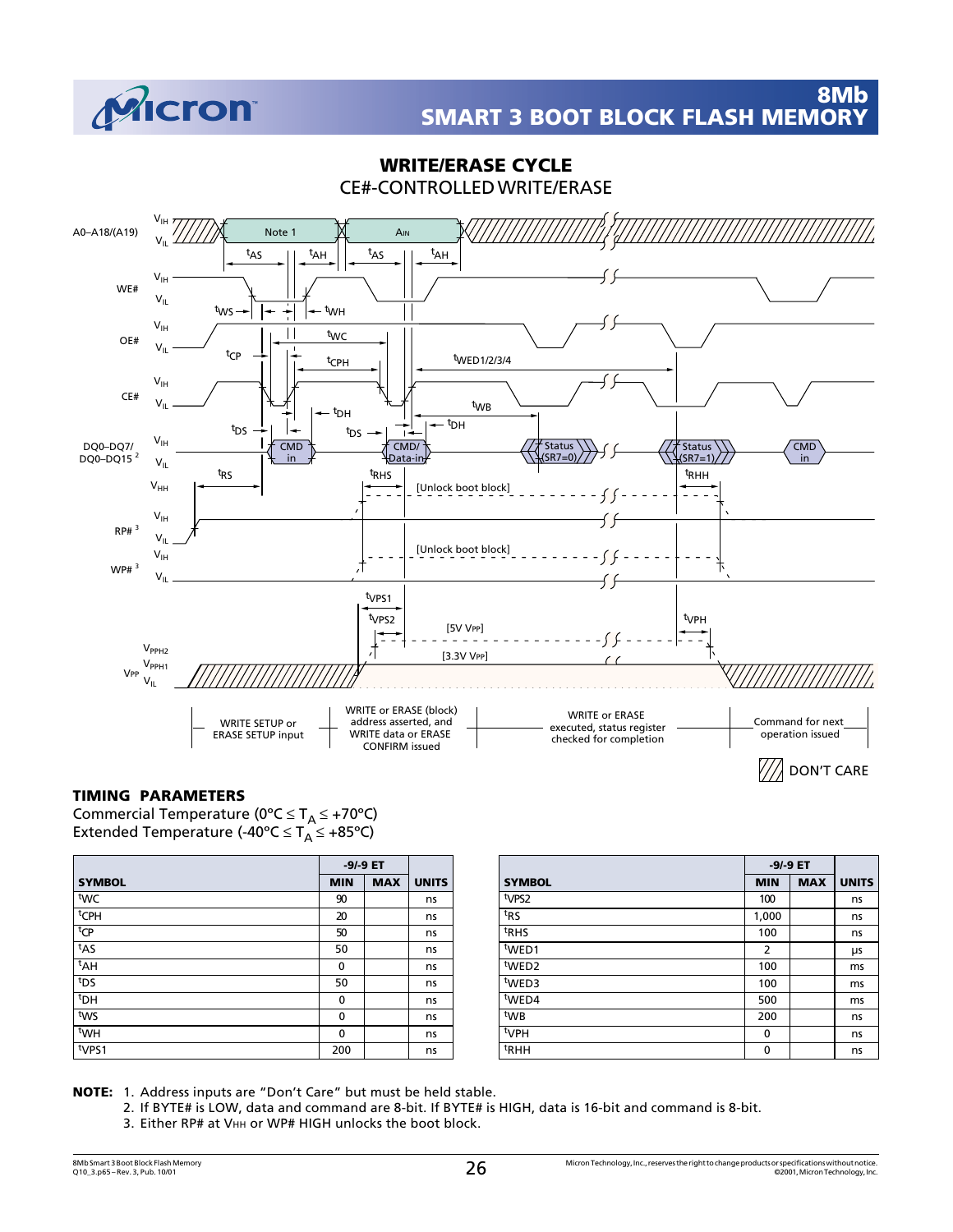

## **40-PIN PLASTIC TSOP I (10mm x 20mm)**



**NOTE:** 1. All dimensions in inches (millimeters) MAX or typical where noted.

MIN

2. Package width and length do not include mold protrusion; allowable mold protrusion is .01" per side.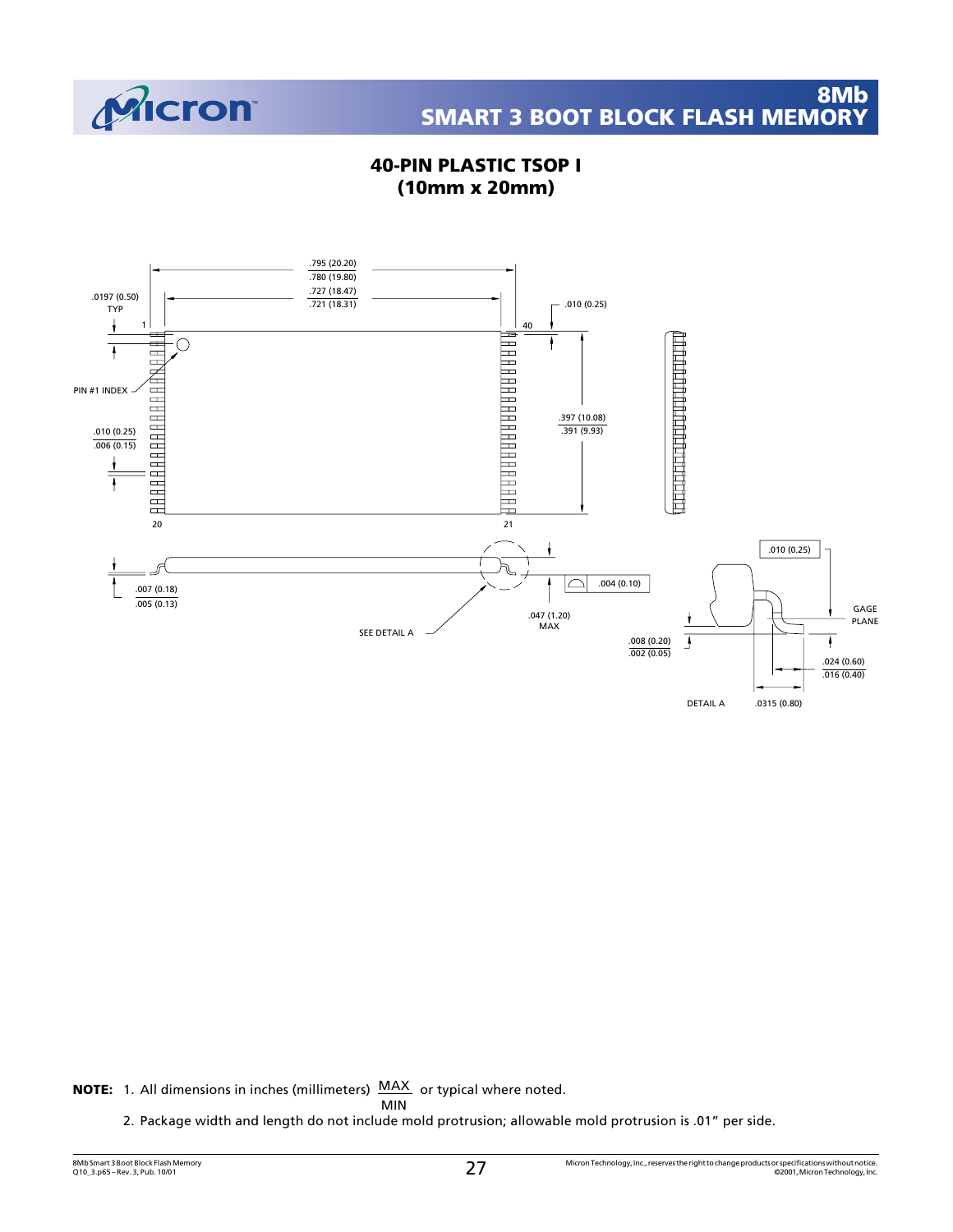

## **48-PIN PLASTIC TSOP I (12mm x 20mm)**



**NOTE:** 1. All dimensions in inches (millimeters) MAX or typical where noted.

MIN

2. Package width and length do not include mold protrusion; allowable mold protrusion is .01" per side.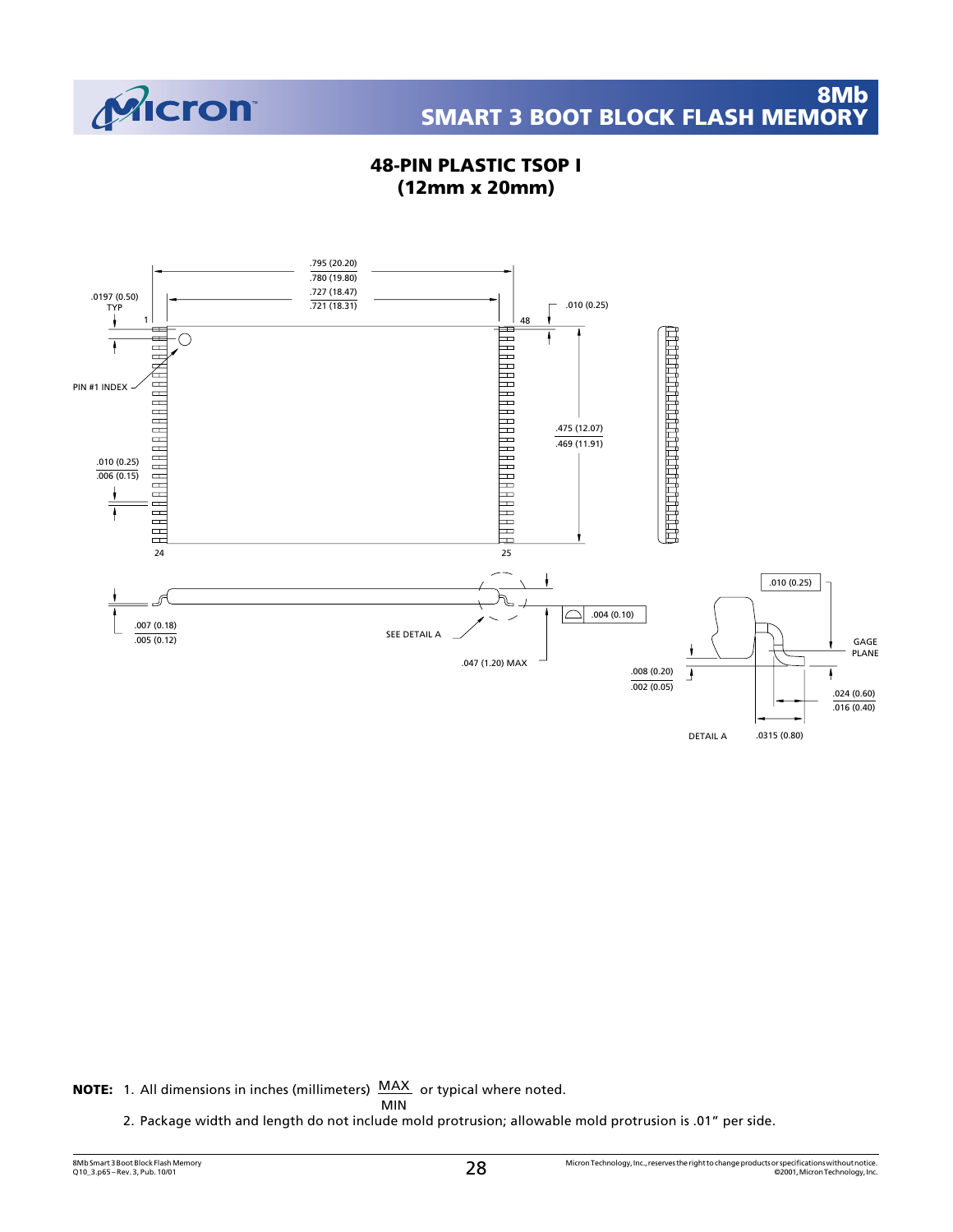

## **44-PIN PLASTIC SOP<sup>1</sup> (600 mil)**



- **NOTE:** 1. Not recommended for new designs.
	- 2. All dimensions in inches (millimeters) MAX or typical where noted. MIN
	- 3. Package width and length do not include mold protrusion; allowable mold protrusion is .01" per side.

![](_page_28_Picture_7.jpeg)

**8000 S. Federal Way, P.O. Box 6, Boise, ID 83707-0006, Tel: 208-368-3900 E-mail: prodmktg@micron.com, Internet: http://www.micron.com, Customer Comment Line: 800-932-4992** The Micron logo and the M logo are trademarks of Micron Technology, Inc.